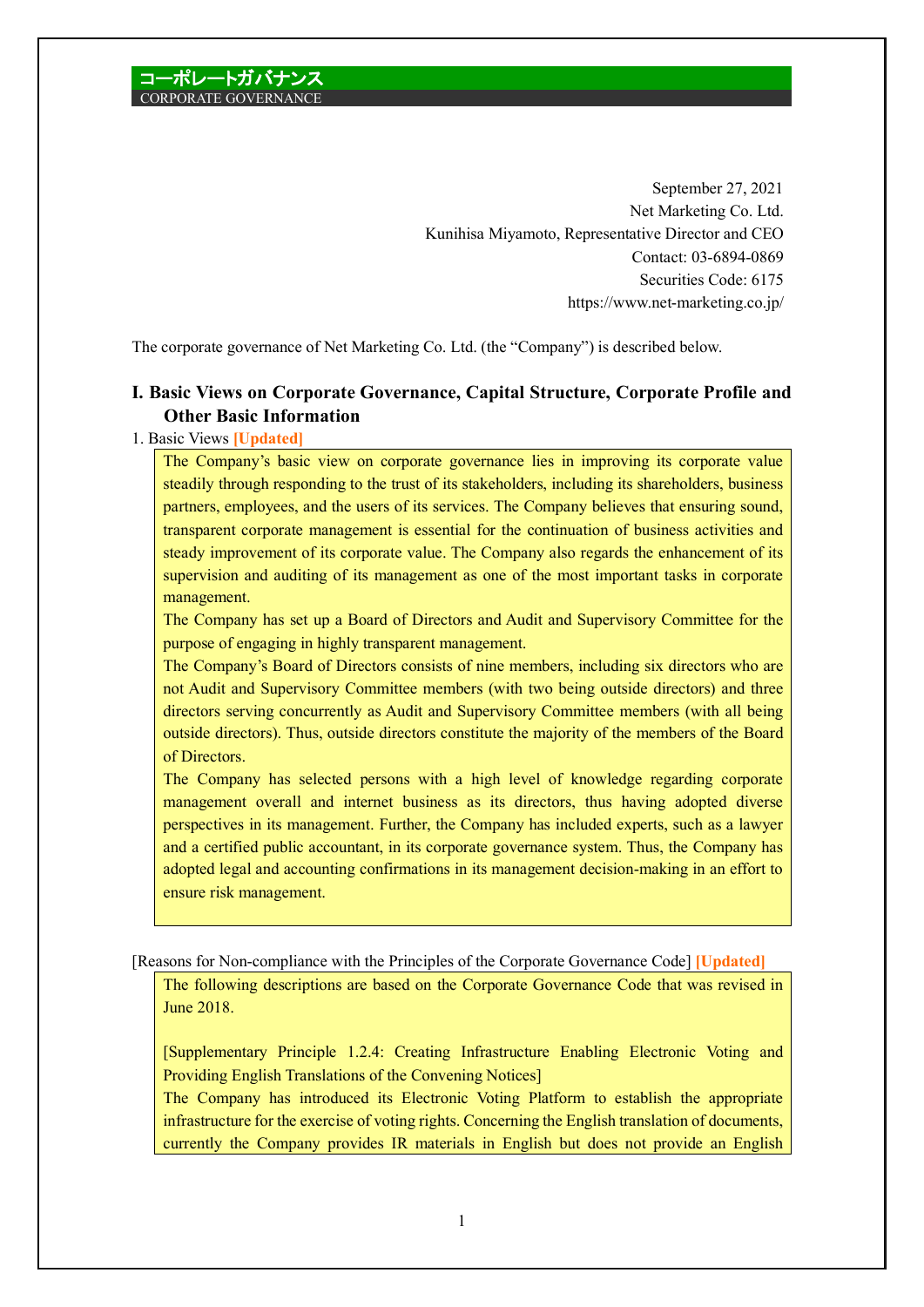translation of convening notices at present, reflecting the ratio of foreign investors. Moving forward, the Company will consider providing an English translation of these documents in consideration of changes in its shareholder composition and other factors.

[Supplementary Principle 1.2.5: Exercise of Voting Rights by Institutional Investors, etc. Holding Shares in Street Name]

Bearing in mind the ratio of institutional investors, etc., the Company regards the voting rights exercised in general meetings of shareholders as being held by the people who are listed or recorded on the shareholders list. It does not permit substantial shareholders, such as institutional investors who hold shares in street name, to participate in shareholder meetings, exercise voting rights, or ask questions. Moving forward, the Company will consider the establishment of guidelines regarding the participation of substantial shareholders in its general meetings of shareholders while listening to requests from substantial shareholders and observing the actions of trust and banking companies, etc.

### [Supplementary Principle 4.1.2: Mid-term Business Plan (*Chuuki Keiei Keikaku*)]

The Company has refrained from disclosing a specific mid-term business plan because it takes seriously the leak of members' information caused by unauthorized access, which it announced on May 21, 2021, and its policy is to first focus its efforts on taking thorough measures to prevent a recurrence of the incident and rebuild a reliable security system.

The Company announces its medium- to long-term management strategies, a summary of its business performance and other results, the prospect of its performance in the next fiscal year, and similar information through its financial statements, financial results (summaries), supplementary materials on financial results, and other documents.

[Supplementary Principle 4.1.3: Plans for the succession of the Chief Executive Officer (CEO), etc.]

The Company judges that its incumbent representative director executes their duties as CEO appropriately, and a succession plan does not currently need to be discussed by the Board of Directors. When a succession plan is deemed necessary, the Board of Directors will hold discussions to ensure that sufficient time and resources are dedicated to developing candidates for succession.

### [Supplementary Principle 4.2.1: Management Remuneration]

The remuneration of directors is determined in a way that the amount will not exceed the limit on remuneration, the resolution on which was passed at the general meeting of shareholders. Resolutions on the remuneration of directors who are not Audit and Supervisory Committee members will be passed by the Board of Directors, and those on the remuneration of directors serving concurrently as Audit and Supervisory Committee members will be passed by the Audit and Supervisory Committee, respectively, after the Nomination and Remuneration Committee's recommendations to directors are received. Remuneration of directors who are not Audit and Supervisory Committee members consists of monthly remuneration (fixed amount) and management bonuses (variable amount). In addition, the Company has introduced a stock option as a method for remuneration based on medium- to long-term business performance. The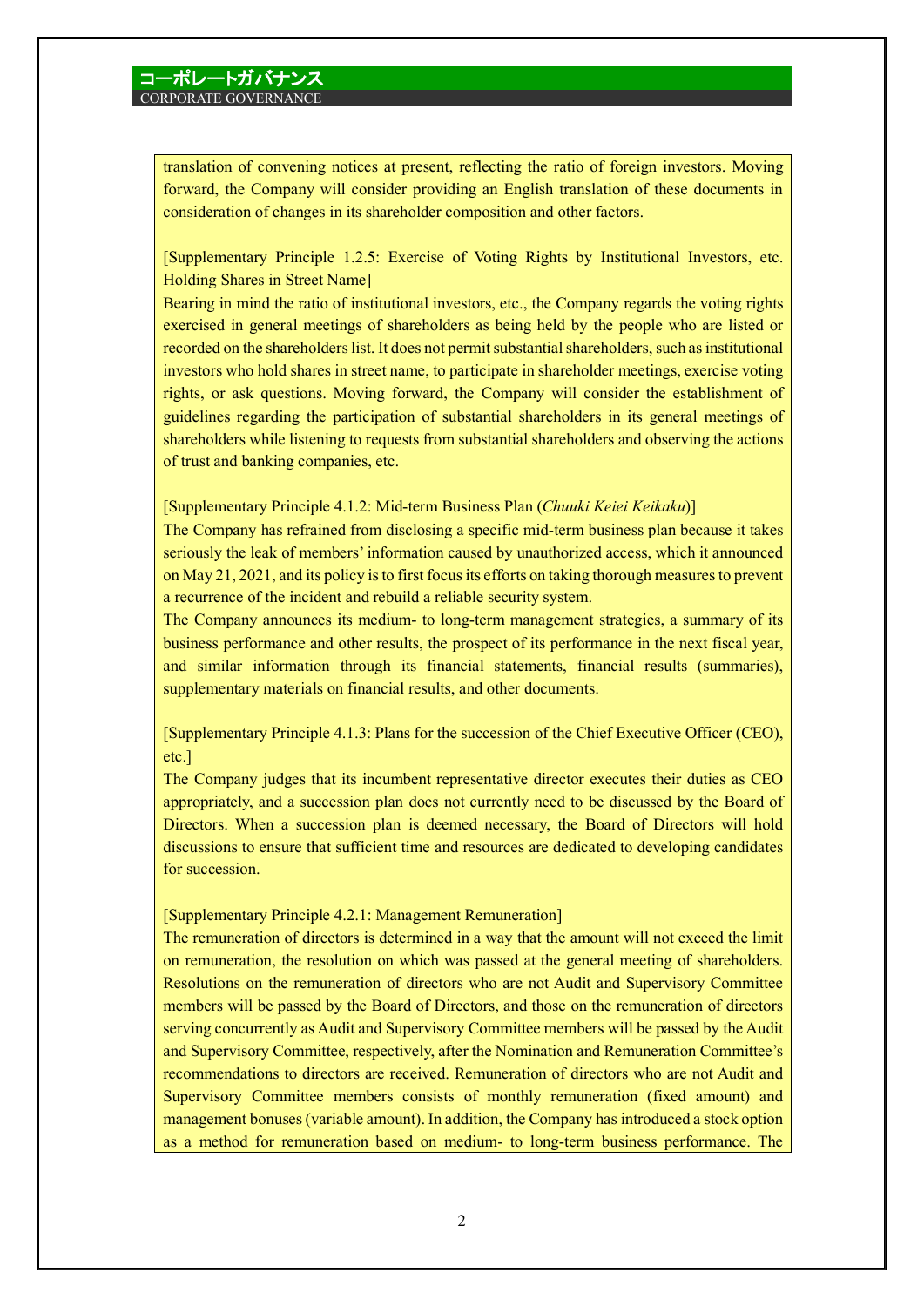Company will continue to deepen discussions regarding matters concerning the remuneration of directors who are not Audit and Supervisory Committee members, such as setting ratios for performance-linked remuneration and non-monetary remuneration.

### [Supplementary Principle 4.3.2: Appointment of the CEO]

The Company has not established guidelines or other rules regarding the appointment/dismissal of the CEO. However, bearing in mind that appointment/dismissal of the CEO is the most important strategic decision for the Company, the Board of Directors will appoint a CEO after spending sufficient time considering the aptitude of CEO candidates and by obtaining recommendations from the Nomination and Remuneration Committee.

### [Supplementary Principle 4.3.3: Dismissal of CEO]

The Company has not established guidelines or other rules regarding the appointment/dismissal of the CEO. However, where the CEO is deemed not to be fulfilling their duties in light of the Company's business performance and other elements, the Board of Directors will take an appropriate measure without excluding dismissal from their available options and with recommendations obtained from the Nomination and Remuneration Committee.

### [Principle 4.8.2: Lead Independent Director]

While the Company does not have a lead independent director at present, its full-time Audit and Supervisory Committee member regularly exchanges opinions with inside directors and shares information with outside directors via the Audit and Supervisory Committee, liaison meetings with outside directors, and other opportunities, for communication, coordination, and cooperation between directors.

[Principle 4.9: Independence Standards and Qualification for Independent Directors] The Company has not established particular standards for the appointment of independent directors. In selecting independent directors, the Company refers to the standards for independence set by the Tokyo Stock Exchange. The Company selects persons who have a deep understanding of the Company's business conditions, a wealth of experience and knowledge regarding corporate management overall, and are capable of joining discussions at Board of Directors' meetings from an objective standpoint and providing constructive opinions.

[Supplementary Principle 4.11.1: View on the Appropriate Balance between Knowledge, Experience, and Skills of the Board of Directors as a Whole, and on Diversity and Appropriate Board Size]

In its articles of incorporation, the Company stipulates that the number of its directors should be up to twelve (with up to eight directors who are not Audit and Supervisory Committee members and up to four directors serving concurrently as Audit and Supervisory Committee members). At present, the Company has appointed nine directors including five independent directors. In light of the current scale of business, the Company judges that its Board of Directors is sufficiently effective. However, the Company views the enhancement of its Board of Directors' diversity as a matter to be considered in the future. The Company stipulates that in the selection process for director candidates it should attach importance to an appropriate balance between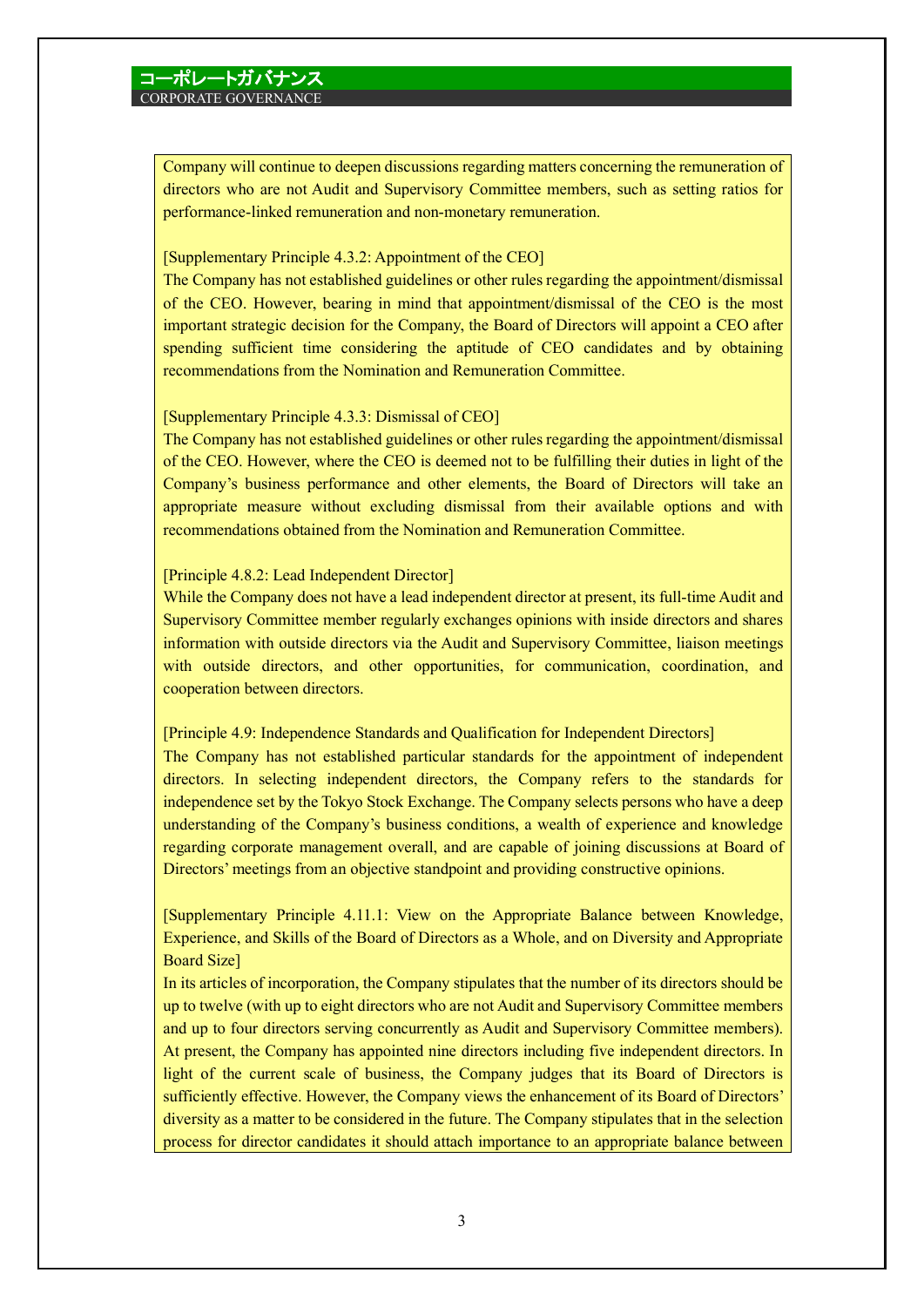the knowledge, experience, and skills as well as diversity of the Board of Directors, with recommendations obtained from the Nomination and Remuneration Committee, while ensuring it is a size that is appropriate for the size of the Company, so that the Board of Directors can function appropriately and contribute to the Company's sustainable growth and to the mediumto long-term improvement of its corporate value.

[Supplementary Principle 4.11.3: Effectiveness of the Board of Directors as a Whole] In light of the size of the Company and other factors, the Company does not analyze or evaluate the effectiveness of its Board of Directors as a whole at present. However, the Company reviews its effectiveness as necessary based on opinions from each director concerning the operation of the Board of Directors and believes that it is sufficiently effective. Moving forward, the Company will consider implementing an analysis and evaluation of the effectiveness of the Board of Directors as a whole and the necessity of disclosing the results of the analysis and evaluation.

[Disclosure Based on the Principles of the Corporate Governance Code] **[Updated]**

The following descriptions are based on the Corporate Governance Code that was revised in June 2018.

[Principle 1.4: Cross-Shareholdings]

At present, it is not the Company's policy to hold shares as so-called cross-shareholdings, which are not for investment purposes.

### [Principle 1.7: Related Party Transactions]

At the Company, prior to any competing transaction or transaction involving a conflict of interest with related parties including directors, deliberation and a resolution by the Board of Directors are required. In addition, the Company has established a system under which related party transactions are managed through regular investigation of the presence or absence of such transactions.

[Principle 2.6: Roles of Corporate Pension Funds as Asset Owners]

The Company is not considered an asset owner because it does not participate in a specific corporate pension fund. However, the Company has introduced a defined contribution pension system with the goal of ensuring the stability of its employees' lifestyles and the improvement of employee welfare.

[Principle 3.1: Full Disclosure]

i) Company objectives (e.g., business principles), business strategies and business plans The Company discloses its Vision, Mission, Values and Credo that it has established as its Corporate Identity.

ii) Basic views and guidelines on corporate governance based on each of the principles of the **Code** 

The Company discloses its basic policies on corporate governance on its official website and in its corporate governance report.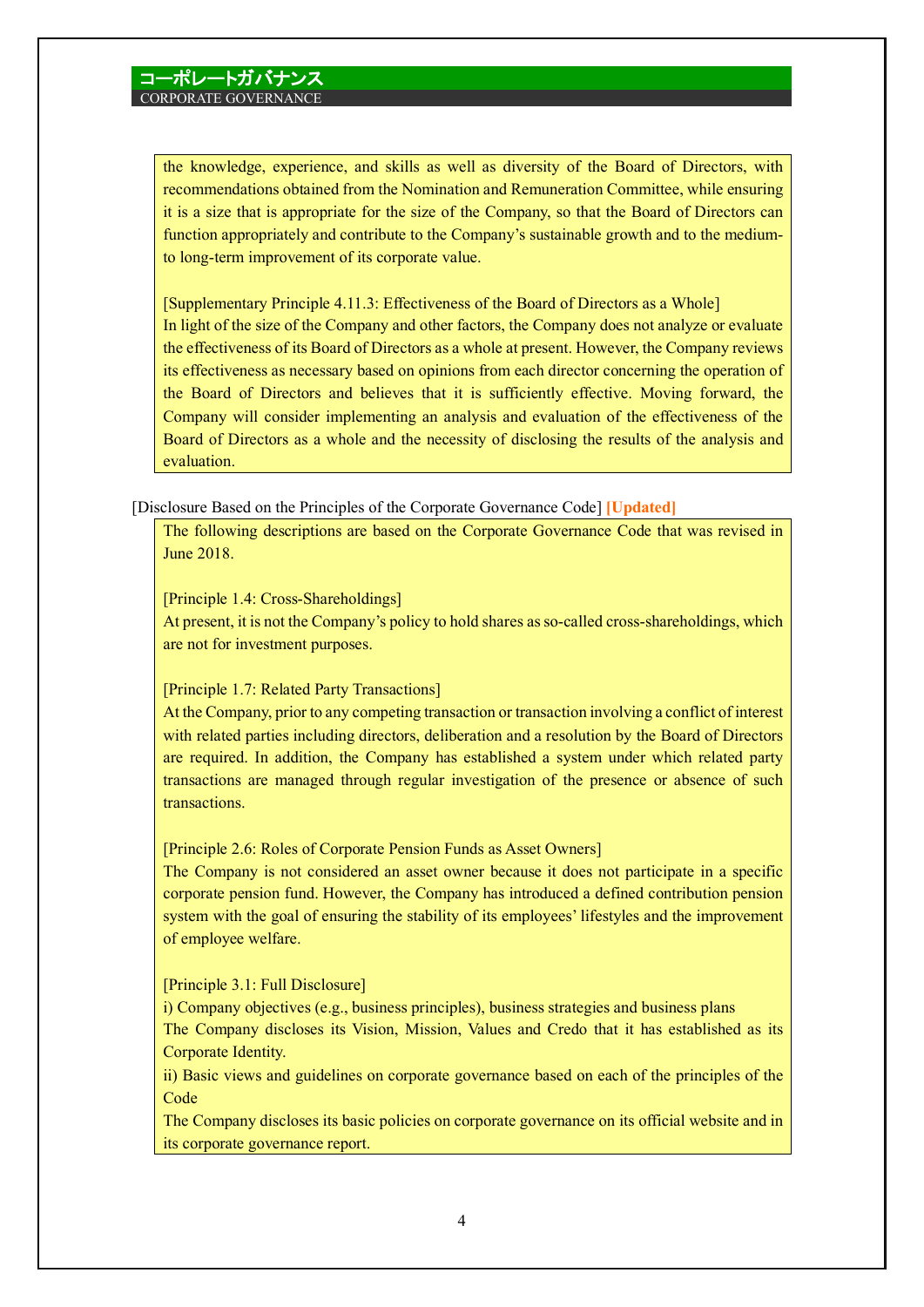iii) Board policies and procedures in determining the remuneration of the senior management and directors (including Audit and Supervisory Committee members)

The Company discloses its policies and procedures related to the determination of the remuneration, etc. of its directors in its financial statements and corporate governance report.

iv) Board policies and procedures in the appointment/dismissal of the senior management and the nomination of candidates for directors (including ones serving concurrently as Audit and Supervisory Committee members)

The Company does not have clearly defined guidelines, etc. regarding the appointment/dismissal of director candidates. However, the Company appoints senior management or nominates director candidates after comprehensive deliberation from the viewpoint of putting the right people in the right positions and in consideration of its business environment, the appropriate balance between knowledge, experience and skills of its Board of Directors as a whole, and other factors, with recommendations obtained from the Nomination and Remuneration Committee, before the Board of Directors passes a resolution regarding an appointment or nomination as an agenda item to be submitted to the general meeting of shareholders. Regarding candidates for directors serving concurrently as Audit and Supervisory Committee members, approval is to be obtained from the Audit and Supervisory Committee. Regarding the dismissal of members of senior management, if a senior manager has violated a law, the articles of incorporation, or other rules and significantly decreased the corporate value of the Company, or if dismissal has been otherwise objectively determined to be appropriate, the Board of Directors will pass a resolution regarding the dismissal after discussing it thoroughly with recommendations obtained from the Nomination and Remuneration Committee, which is then submitted to the shareholders at a general meeting of shareholders. v) Explanations with respect to the individual appointments/dismissals and nominations based on iv)

The Company discloses the reasons for individual appointments/dismissals and nominations of director candidates in the convening notices for its general meetings of shareholders.

[Supplementary Principle 4.1.1: Scope of Matters Delegated by the Board of Directors to Management]

The Company discloses information about its corporate governance system in the corporate governance report. The specific content of the matters to be delegated are stipulated in detail in its internal rules and regulations, including its rules on administrative authorities.

[Principle 4.9: Independence Standards and Qualification for Independent Directors] See "I-1. Basic Views [Reasons for Non compliance with the Principles of the Corporate Governance Code]" of this report.

[Supplementary Principle 4.11.1: View on the Appropriate Balance between Knowledge, Experience, and Skills of the Board of Directors as a Whole, and on Diversity and Appropriate Board Size]

See "I-1. Basic Views [Reasons for Non compliance with the Principles of the Corporate Governance Code]" of this report.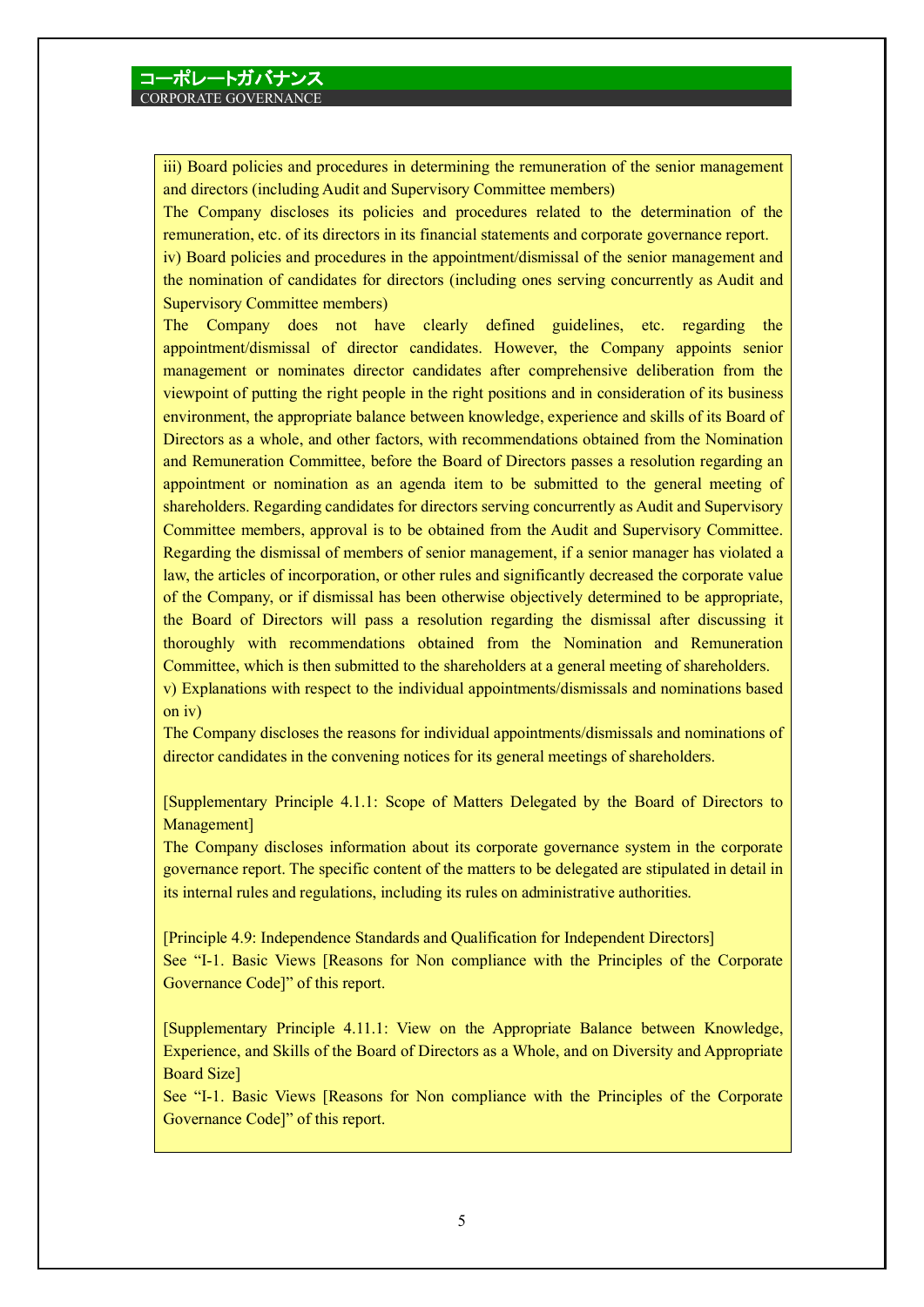[Supplementary Principle 4.11.2: Concurrent Positions Held by Directors and Audit & Supervisory Committee members]

The Company discloses concurrent positions held by its directors in the convening notices of the general meetings of shareholders and in its financial statements every year. The Company deems that the number of companies at which its directors and Audit & Supervisory Committee members hold concurrent positions is within a reasonable range that allows them to secure the time and effort needed for the appropriate execution of their supervisory and auditing duties for the Company.

[Supplementary Principle 4.11.3: Effectiveness of the Board of Directors as a Whole] See "I-1. Basic Views [Reasons for Non compliance with the Principles of the Corporate Governance Code]" of this report.

[Supplementary Principle 4.14.2: Training Policy for Directors and Audit & Supervisory Committee members]

Training policy for the Company's directors is based on the principle that each director as a professional in corporate management, etc. should strive to acquire any necessary knowledge and improve their capabilities at their discretion. They deepen and share their knowledge and capabilities through discussions at Board of Directors meetings and other opportunities. In addition, directors are allowed to receive external training or similar which contributes to the management of the Company, at the expense of the Company.

[Principle 5.1: Policy for Constructive Dialogue with Shareholders]

The Company believes that proactively engaging in dialogue with shareholders on a daily basis and reflecting their opinions and requests in corporate management is important for achieving sustainable growth and improving its corporate value over the medium to long terms. The Corporate Brand Strategy Office is in charge of the IR system the Company has built, with the representative director and the director and CFO, who is responsible for handling information, playing central roles. To ensure that shareholders and investors understand the Company's business strategies and plans, the Company creates opportunities to engage in dialogue with shareholders and investors and responds to their requests for interviews where appropriate. In addition, the Company thoroughly manages insider information and strives to provide rational explanations based on the information that has been disclosed.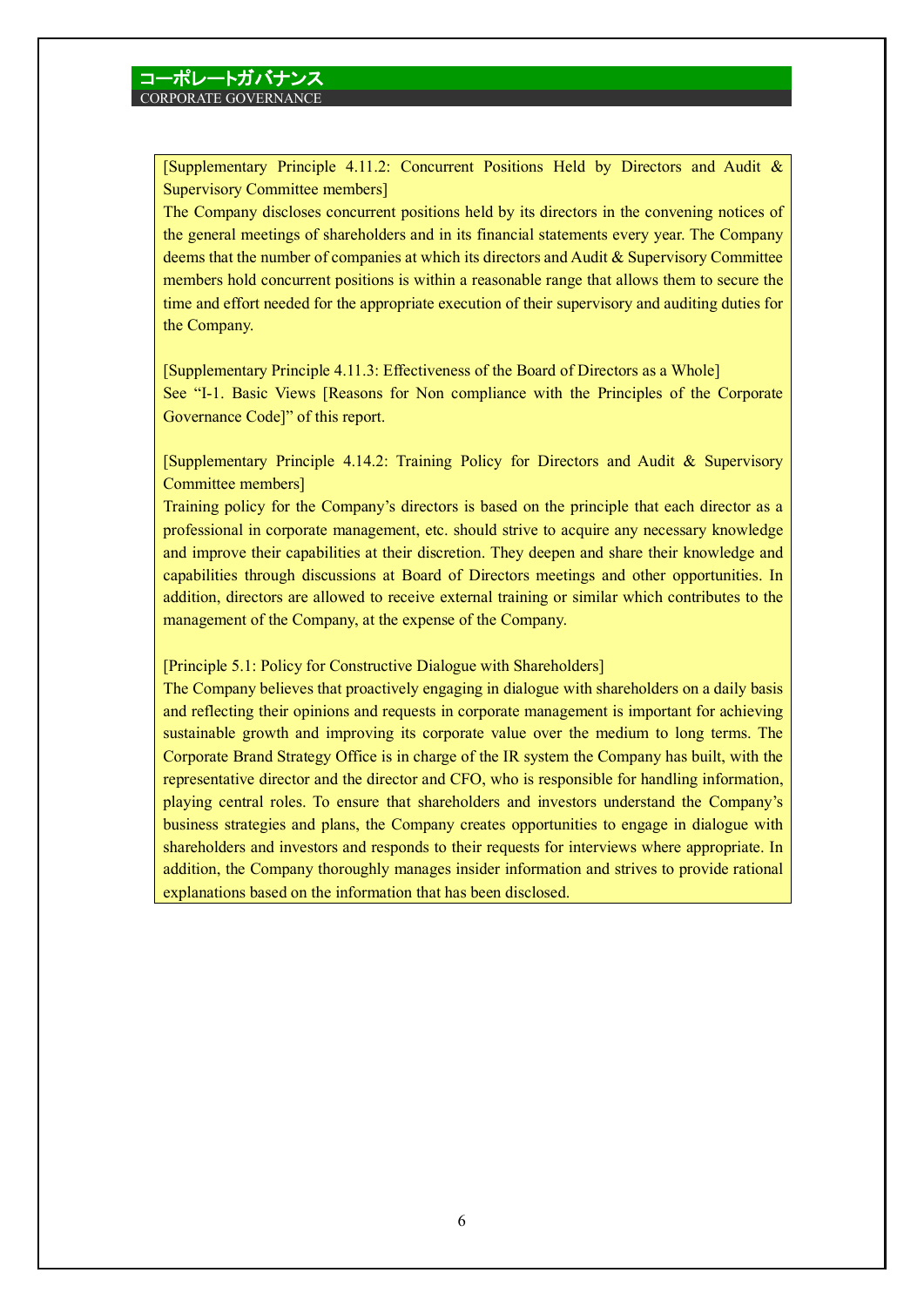### 2. Capital Structure

| <b>Foreign Shareholding Ratio</b> | $\vert$ Below 10% |
|-----------------------------------|-------------------|
|                                   |                   |

[Status of Major Shareholders]

| Name / Company Name                           | Number of Shares Owned | Percentage $(\% )$ |
|-----------------------------------------------|------------------------|--------------------|
| Kunihisa Miyamoto                             | 3,507,200              | 23.48              |
| <b>Takahiro Nagano</b>                        | 2,277,000              | 15.25              |
| The Nomura Trust and Banking Co., Ltd.        | 1,277,900              | 8.56               |
| (Trust Account)                               |                        |                    |
| The Master Trust Bank of Japan, Ltd. (Trust   | 462,500                | 3.10               |
| Account)                                      |                        |                    |
| Adways Inc.                                   | 392,000                | 2.62               |
| IREP Co., Ltd.                                | 354,000                | 2.37               |
| J.P. Morgan Securities PLC for and on         | 248,000                | 1.66               |
| behalf of its clients JPMSP Re Client Assets- |                        |                    |
| <b>Sett ACCT</b>                              |                        |                    |
| <b>JPMBL RE DEUTSCHE BANK AG -</b>            | 234,700                | 1.57               |
| <b>LONDON COLL EQUITY</b>                     |                        |                    |
| Daisuke Shimada                               | 196,800                | 1.32               |
| Keisuke Yamabe                                | 180,000                | 1.21               |

Controlling Shareholder (except for Parent Company) -

| <b>Parent Company</b>                  | -    |
|----------------------------------------|------|
| Stock Exchange on Which Parent Company | None |
| is Listed                              |      |

## Supplementary Explanation

The above information about the Status of Major Shareholders is as of June 30, 2021. The percentages were calculated after subtracting the number of treasury shares (188 shares), and percentage values are rounded to the second decimal place.

### 3. Corporate Attributes

| <b>Listed Stock Market and Market Section</b>                                                        | <b>Tokyo Stock Exchange First Section</b> |
|------------------------------------------------------------------------------------------------------|-------------------------------------------|
| <b>Fiscal Year-End</b>                                                                               | June                                      |
| Type of Business                                                                                     | <b>Services</b>                           |
| Number of Employees (consolidated) as of From 100 to less than $500$                                 |                                           |
| the End of the Previous Fiscal Year                                                                  |                                           |
| Sales (consolidated) as of the End of the $\frac{1}{2}$ From \#10 billion to less than \#100 billion |                                           |
| <b>Previous Fiscal Year</b>                                                                          |                                           |
| Number of Consolidated Subsidiaries as of Less than 10                                               |                                           |
| the End of the Previous Fiscal Year                                                                  |                                           |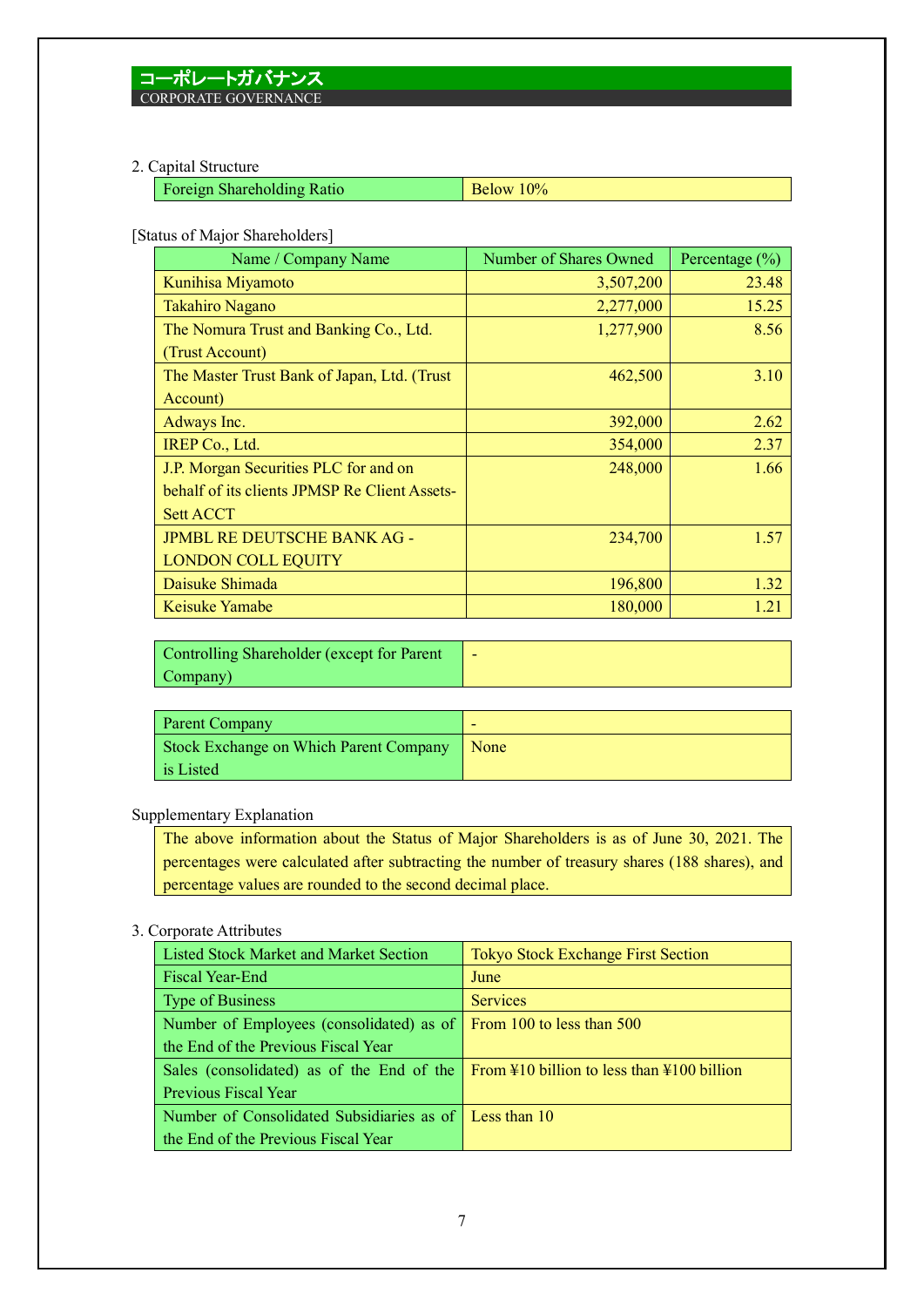-

-

4. Policy on Measures to Protect Minority Shareholders in Conducting Transactions with Controlling Shareholder

5. Other Special Circumstances which may have Material Impact on Corporate Governance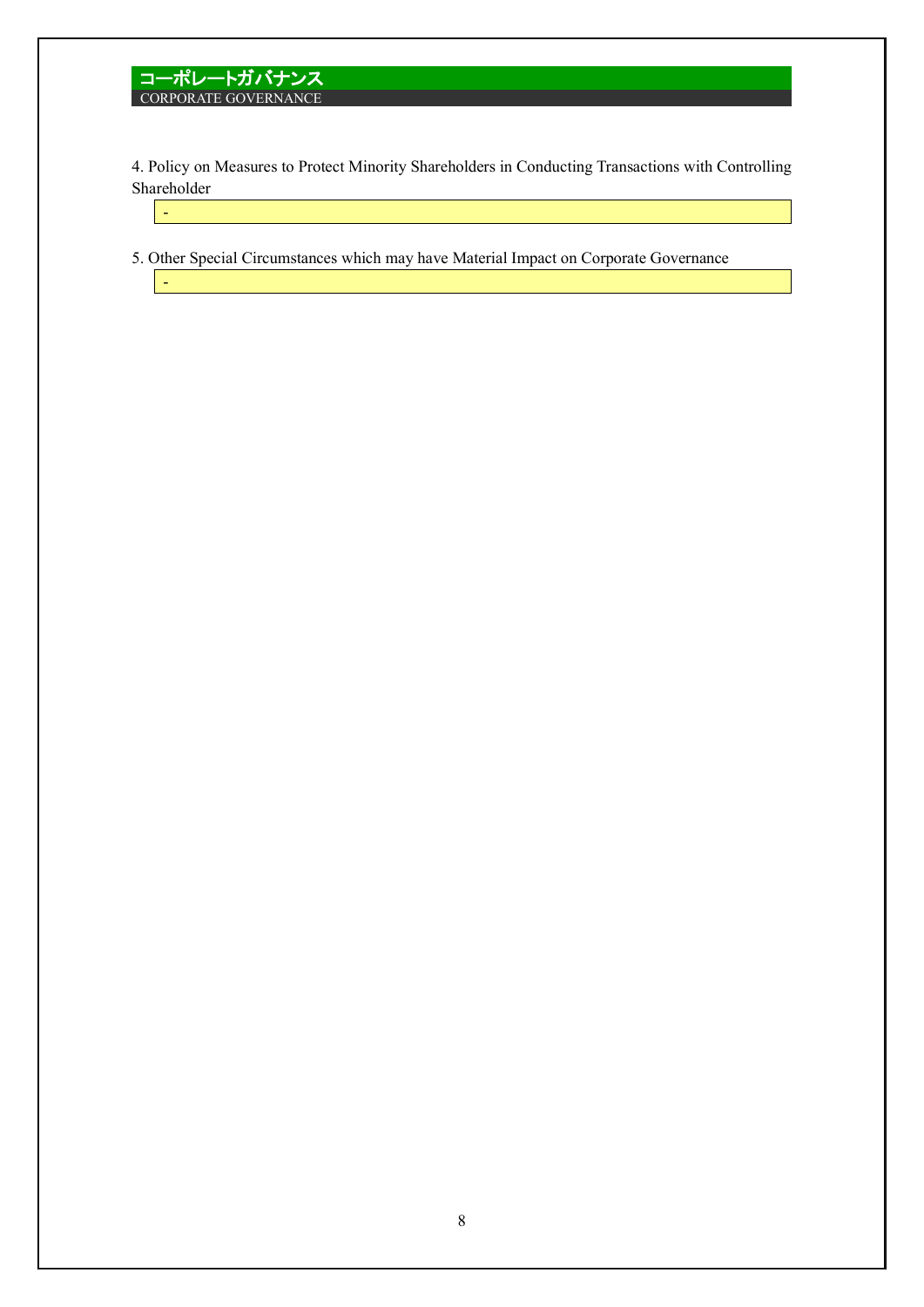## **II. Business Management Organization and Other Corporate Governance Systems regarding Decision-making, Execution of Business, and Oversight in Management**

### 1. Organizational Composition and Operation

| <b>Organization Form</b> | Company with Audit and Supervisory |
|--------------------------|------------------------------------|
|                          | Committee                          |

## [Directors]

| Maximum Number of Directors Stipulated    | 12        |
|-------------------------------------------|-----------|
| in Articles of Incorporation [Updated]    |           |
| Term of Office Stipulated in Articles of  | l year    |
| <b>Incorporation [Updated]</b>            |           |
| Chairperson of the Board                  | President |
| Number of Directors [Updated]             | 9         |
| <b>Appointment of Outside Directors</b>   | Appointed |
| Number of Outside Directors [Updated]     | 5         |
| Number of Independent Directors [Updated] | $\sim$    |

## Relationship with the Company (1) **[Updated]**

|                       | Attribute            |   | Relationship with the Company* |              |   |   |  |              |              |  |  |  |
|-----------------------|----------------------|---|--------------------------------|--------------|---|---|--|--------------|--------------|--|--|--|
|                       |                      | a |                                | $\mathbf{C}$ | d | e |  | $\mathbf{g}$ | $\mathbf{h}$ |  |  |  |
| <b>Keisuke Yamabe</b> | From another company |   |                                |              |   |   |  |              |              |  |  |  |
| Daisuke Shimada       | From another company |   |                                |              |   |   |  |              |              |  |  |  |
| Kinya Kuramoto        | From another company |   |                                |              |   |   |  |              |              |  |  |  |
| Tsutomu Arai          | <b>CPA</b>           |   |                                |              |   |   |  |              |              |  |  |  |
| Takeshi Nakano        | Lawyer               |   |                                |              |   |   |  |              |              |  |  |  |

\* Categories for "Relationship with the Company"

- a. Executive of the Company or its subsidiaries
- b. Non-executive director or executive of a parent company of the Company
- c. Executive of a fellow subsidiary company of the Company
- d. A party whose major client or supplier is the Company or an executive thereof
- e. Major client or supplier of the listed company or an executive thereof
- f. Consultant, accountant or legal professional who receives a large amount of monetary consideration or other property from the Company besides compensation as a director/Audit & Supervisory Committee member
- g. Major shareholder of the Company (or an executive of the said major shareholder if the shareholder is a legal entity)
- h. Executive of a client or supplier company of the Company (which does not correspond to any of d, e, or f) (the director himself/herself only)
- i. Executive of a company, between which and the Company outside directors/Audit & Supervisory Committee member are mutually appointed (the director himself/herself only)
- j. Executive of a company or organization that receives a donation from the Company (the director himself/herself only)
- k. Others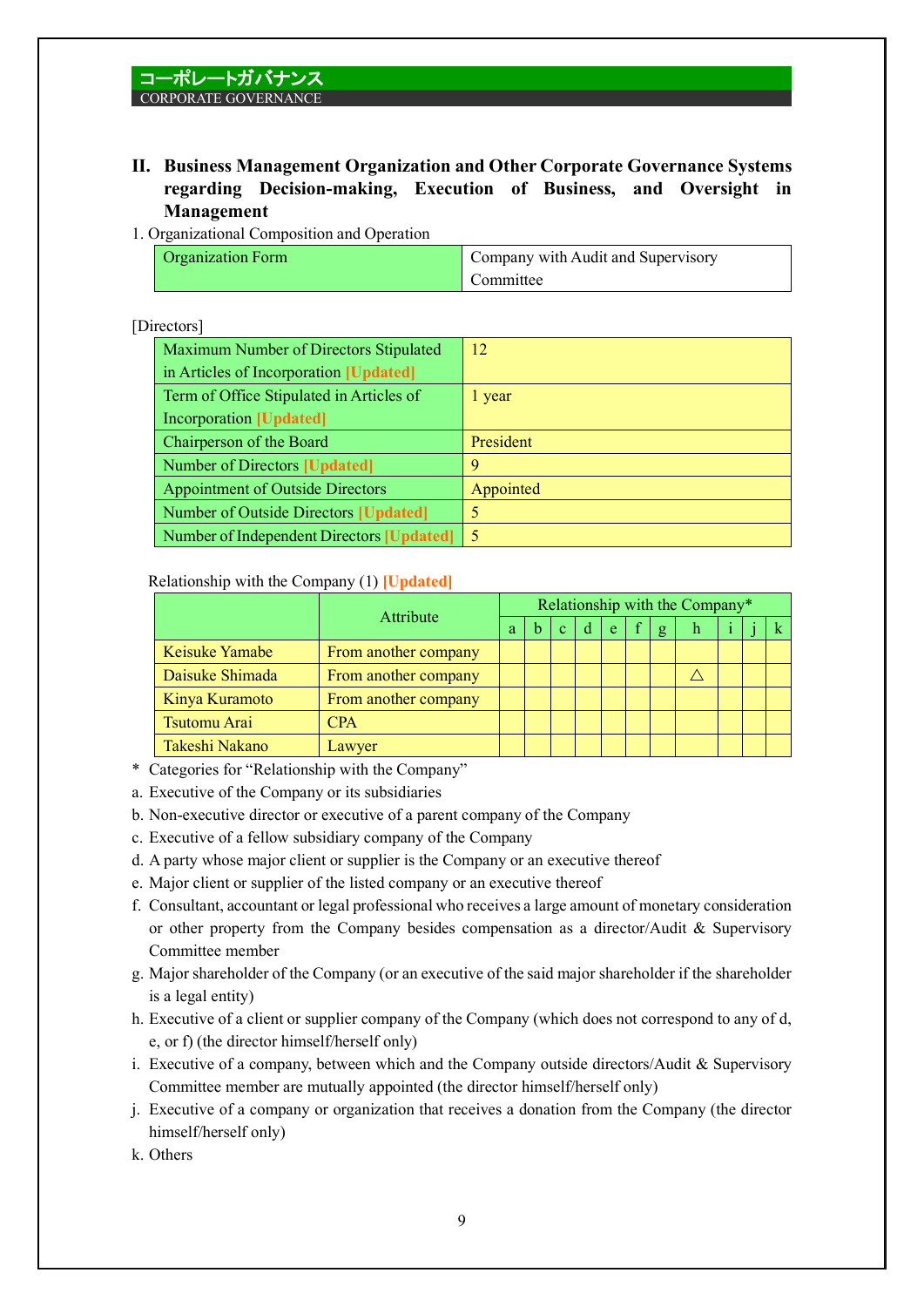| Name               | Audit and<br>Supervisory<br>Committee<br>member | Designation as<br>Independent<br>Director | Supplementary Explanation<br>of the Relationship                                                                                                                                                                                                                                                                                                                                                                                                                             | Reasons of Appointment                                                                                                                                                                                                                                                                                                                                                                                                                                                                                                                                                                                                                                                                                                                                                                                                                                                                                                                                                                                                                                                                                                                                                                                                                                                        |
|--------------------|-------------------------------------------------|-------------------------------------------|------------------------------------------------------------------------------------------------------------------------------------------------------------------------------------------------------------------------------------------------------------------------------------------------------------------------------------------------------------------------------------------------------------------------------------------------------------------------------|-------------------------------------------------------------------------------------------------------------------------------------------------------------------------------------------------------------------------------------------------------------------------------------------------------------------------------------------------------------------------------------------------------------------------------------------------------------------------------------------------------------------------------------------------------------------------------------------------------------------------------------------------------------------------------------------------------------------------------------------------------------------------------------------------------------------------------------------------------------------------------------------------------------------------------------------------------------------------------------------------------------------------------------------------------------------------------------------------------------------------------------------------------------------------------------------------------------------------------------------------------------------------------|
| Keisuke<br>Yamabe  |                                                 | $\circ$                                   | Not applicable                                                                                                                                                                                                                                                                                                                                                                                                                                                               | At<br>business<br>a<br>strategy<br>consulting firm, Mr. Yamabe<br>accumulated a wealth<br><sub>of</sub><br>experience<br>related<br>to<br>planning and support for the<br>implementation of sales and<br>marketing strategies, brand<br>business<br>strategies<br>turnaround strategies, and<br>emerging market strategies in<br>a wide range of industries<br>including automobiles, parts,<br>construction and housing,<br>aviation,<br>and<br>consumer<br>products. In addition, he<br>presently serves as a Senior<br>Executive Officer at Food &<br>Companies<br>Life<br>Ltd.<br>(formerly Sushiro<br>Global<br>Holdings Ltd.). Thus, he has<br>a high level of knowledge on<br>overall business operations.<br>The Company has appointed<br>Mr. Yamabe to be an outside<br>director so that he may make<br>use of his experience and<br>expertise for the management<br>of the Company. Mr. Yamabe<br>and the Company do not have<br>a special interest in each<br>other,<br>so the Company<br>believes that he is unlikely to<br>have a conflict of interest<br>with its regular shareholders<br>and therefore is appropriate<br>as an independent director.<br>He holds<br>shares<br>in the<br>Company but the number of<br>shares he holds is<br>not<br>significant. |
| Daisuke<br>Shimada |                                                 | $\circ$                                   | In the fiscal year ended June<br>2015,<br>the<br>Company<br>temporarily had a business<br>relationship<br>with<br>Entermotion<br>Inc.<br>(now)<br>known as Insight Core<br>Inc.),* where Mr. Daisuke<br>Shimada, the Company's<br>outside director, serves as<br>the representative director<br>and chairman. However, the<br>Company believes that this<br>will not affect the decisions<br>of<br>shareholders<br>and<br>investors, in light of the<br>transaction<br>value | Shimada<br>Mr.<br>has<br>accumulated global business<br>experience at a general<br>trading company, including<br>the launch of a joint venture<br>the<br>United<br>in<br>States,<br>investment operations in the<br>venture capital business, and<br>execution of M&A<br>the<br>activities. At present, he<br>works as the representative<br>director and chairman of<br>Insight Core Inc., which<br>engages<br>marketing<br>$\sin$<br>applying digital technologies.<br>He therefore has a high level                                                                                                                                                                                                                                                                                                                                                                                                                                                                                                                                                                                                                                                                                                                                                                        |

## Relationship with the Company (2) **[Updated]**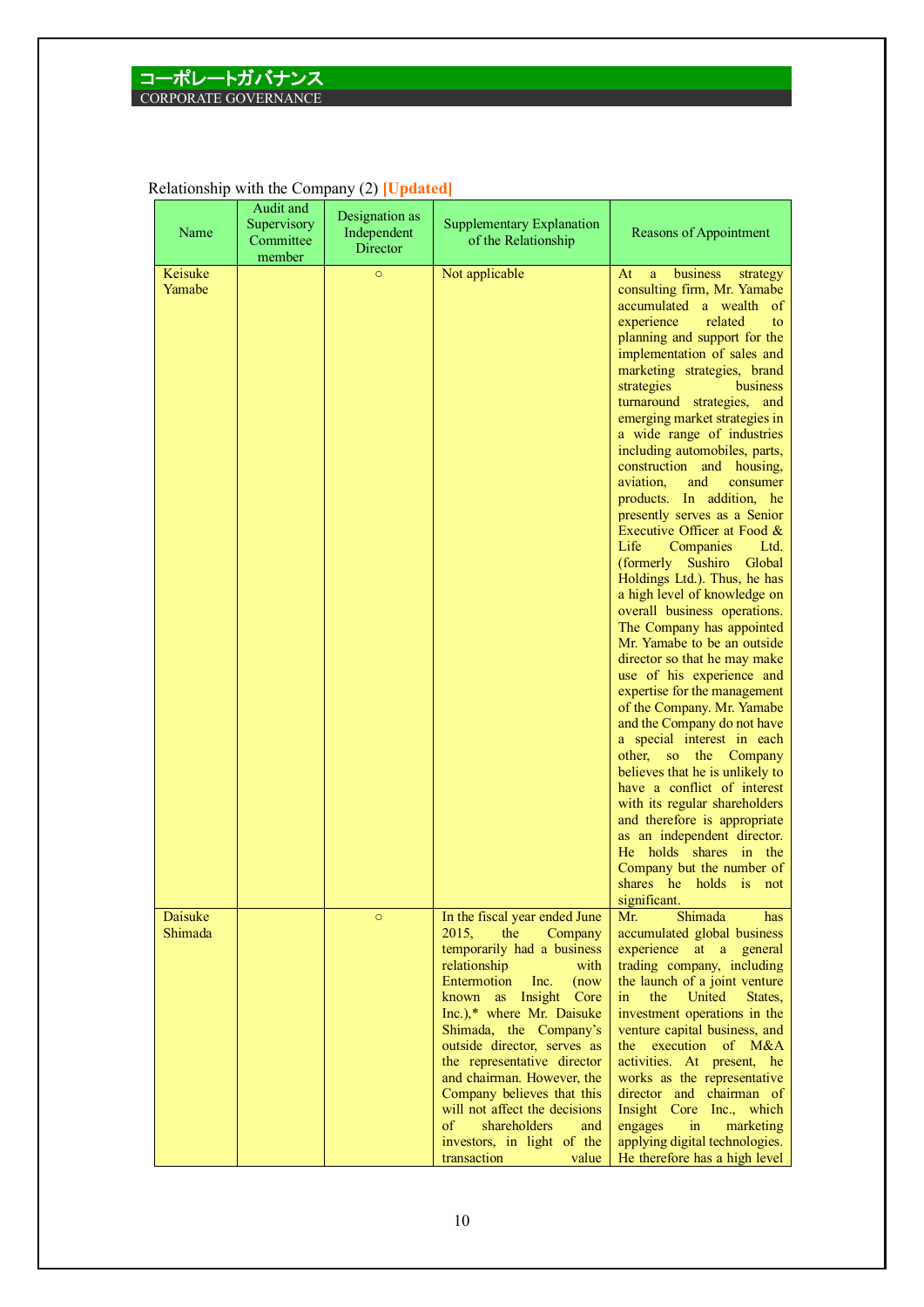|                   |         |         | (transaction value in the<br>fiscal year ended June 2015:<br>0.6 million yen, percentage<br>of the value to<br>the<br>Company's consolidated net<br>sales: 0.007%) and the<br>nature of the content of the<br>business. At present, the<br>Company does not have a<br>business relationship with<br>abovementioned<br>the<br>company.<br>*When the Company had<br>above<br>the<br>business<br>relationship, Mr. Daisuke<br>Shimada<br>was<br>the<br>representative director and<br>president of the above<br>company. | of knowledge in overall<br>corporate management and<br>internet business and an<br>extensive personal network.<br>The Company has appointed<br>Mr. Shimada as its outside<br>director so that he may use his<br>experience and expertise for<br>the management of the<br>Company. Mr. Shimada and<br>the Company do not have a<br>special interest in each other,<br>so the Company believes that<br>he is unlikely to have a<br>conflict of interest with its<br>regular shareholders<br>and<br>therefore is appropriate as an<br>independent<br>director.<br>He<br>holds shares in the Company<br>but the number of shares he                                                                                                                                                                                                                                                                                                                                                                                                                                                                                                                                                                                        |
|-------------------|---------|---------|-----------------------------------------------------------------------------------------------------------------------------------------------------------------------------------------------------------------------------------------------------------------------------------------------------------------------------------------------------------------------------------------------------------------------------------------------------------------------------------------------------------------------|------------------------------------------------------------------------------------------------------------------------------------------------------------------------------------------------------------------------------------------------------------------------------------------------------------------------------------------------------------------------------------------------------------------------------------------------------------------------------------------------------------------------------------------------------------------------------------------------------------------------------------------------------------------------------------------------------------------------------------------------------------------------------------------------------------------------------------------------------------------------------------------------------------------------------------------------------------------------------------------------------------------------------------------------------------------------------------------------------------------------------------------------------------------------------------------------------------------------|
| Kinya<br>Kuramoto | $\circ$ | $\circ$ | Not applicable                                                                                                                                                                                                                                                                                                                                                                                                                                                                                                        | holds is not significant.<br>Having worked as an officer<br>at a Daiwa Securities Group<br>company and served other<br>positions over many years,<br>Mr.<br>Kuramoto<br>has<br>an<br>appreciable level of expertise<br>investment<br>$\sin$<br>bank<br>operations. Accordingly, he is<br>expected to leverage his<br>experience and knowledge to<br>reinforce<br>the<br>Company's<br>audit system. In addition, the<br>Company has judged that Mr.<br>Kuramoto is capable of<br>giving appropriate advice on<br>the status of compliance,<br>internal controls, and other<br>aspects of the Company from<br>objective<br>an<br>standpoint<br>independently<br>from<br>the<br>members of management<br>who execute businesses. This<br>is why the Company has<br>appointed him as an outside<br>director(serving concurrently<br>as an Audit and Supervisory<br>Committee member).<br>Mr.<br>Kuramoto and the Company<br>do not have a special interest<br>each<br>in<br>other,<br><b>SO</b><br>the<br>Company believes that he is<br>unlikely to have a conflict of<br>interest with its regular<br>shareholders and therefore is<br>appropriate as an independent<br>Audit<br>and<br>Supervisory<br>Committee member. |
| Tsutomu<br>Arai   | $\circ$ | $\circ$ | Not applicable                                                                                                                                                                                                                                                                                                                                                                                                                                                                                                        | Having engaged in practical<br>operations as a certified<br>public accountant, a certified<br>tax accountant, an outside<br>audit and supervisory board                                                                                                                                                                                                                                                                                                                                                                                                                                                                                                                                                                                                                                                                                                                                                                                                                                                                                                                                                                                                                                                                |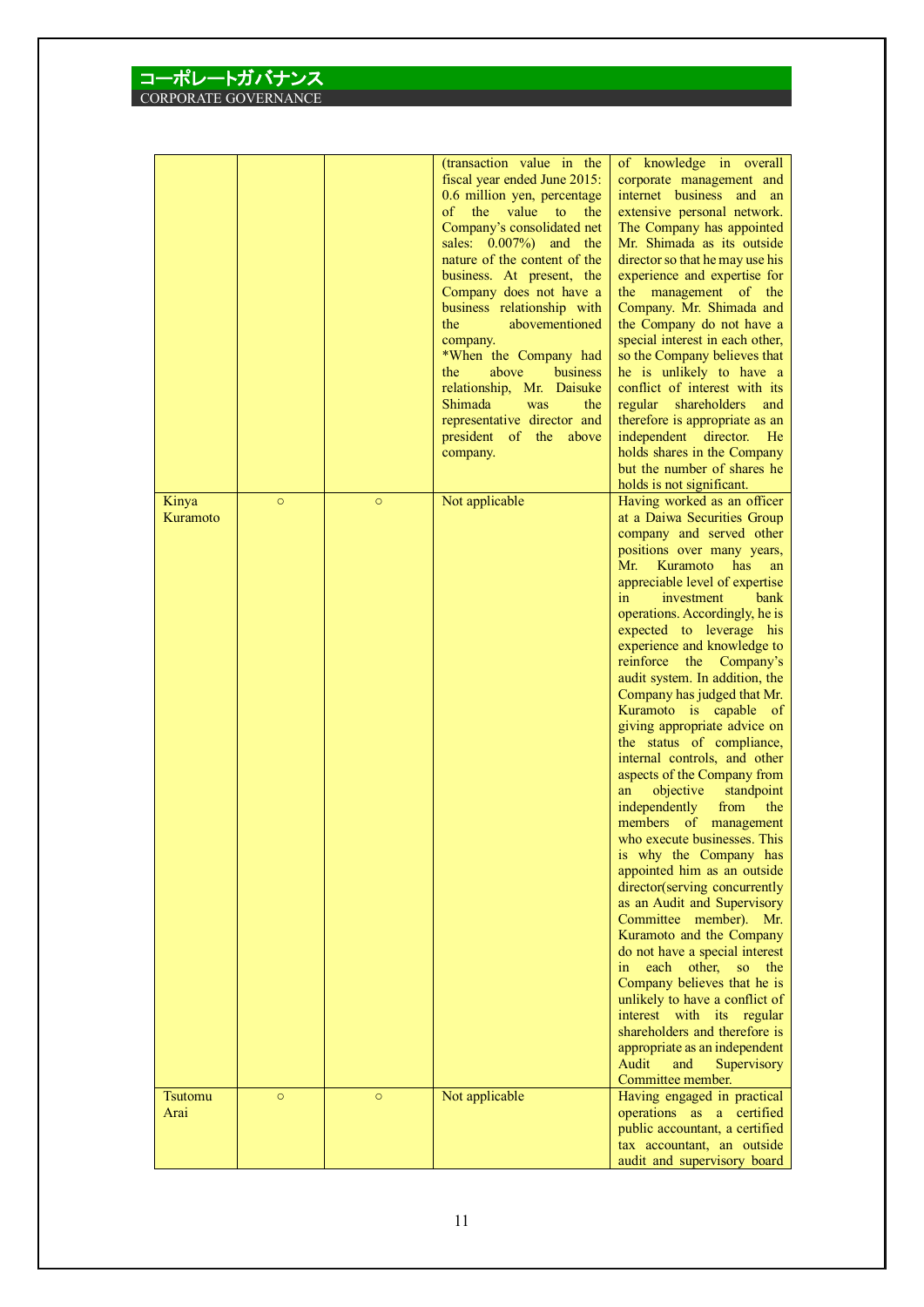|                          |         |         |                | member of other corporate<br>entities,<br>and<br>in<br>other                                                                                                                                                                                                                                                                                                                                                                                                                                                                                                                                                                                                                                                                                                           |
|--------------------------|---------|---------|----------------|------------------------------------------------------------------------------------------------------------------------------------------------------------------------------------------------------------------------------------------------------------------------------------------------------------------------------------------------------------------------------------------------------------------------------------------------------------------------------------------------------------------------------------------------------------------------------------------------------------------------------------------------------------------------------------------------------------------------------------------------------------------------|
|                          |         |         |                | positions, Mr. Arai has a<br>wealth<br>of<br>specialized<br>knowledge and experience.<br>The Company has appointed<br>him as an outside director<br>(serving concurrently as an<br>Audit<br>and<br>Supervisory<br>Committee member) because<br>it has judged that he is<br>capable of giving guidance<br>and<br>conducting<br>audits<br>appropriately on its directors'<br>business execution, taking<br>advantage of his career and<br>knowledge. Mr. Arai and the<br>Company do not have a<br>special interest in each other,<br>so the Company believes that<br>he is unlikely to have a<br>conflict of interest with its<br>regular<br>shareholders<br>and<br>therefore is appropriate as an<br>independent<br>Audit<br>and<br>Supervisory<br>Committee<br>member. |
| Takeshi<br><b>Nakano</b> | $\circ$ | $\circ$ | Not applicable | Having engaged in practical<br>operations as a lawyer and an<br>auditor of other corporate<br>entities and having served in<br>other positions, Mr. Nakano<br>has a wealth of specialized<br>knowledge and experience.<br>The Company has appointed<br>him as an outside director<br>(serving concurrently as an<br>Audit<br>and<br>Supervisory<br>Committee member) because<br>it has judged that he is<br>capable of giving guidance<br>and<br>conducting<br>audits<br>appropriately on its directors'<br>business<br>execution<br>by<br>leveraging his career and                                                                                                                                                                                                   |

[Audit and Supervisory Committee]

コーポレートガバナンス CORPORATE GOVERN

Member Composition and Chairperson's Attribute **[Updated]**

| Total               | Number of   Number of   Number of |         | Chairperson |
|---------------------|-----------------------------------|---------|-------------|
| Number of Full-time | Inside                            | Outside |             |

knowledge. Mr. Nakano and the Company do not have a special interest in each other, so the Company believes that he is unlikely to have a conflict of interest with its regular shareholders and therefore is appropriate as an<br>independent Audit and independent Audit and Supervisory Committee

member.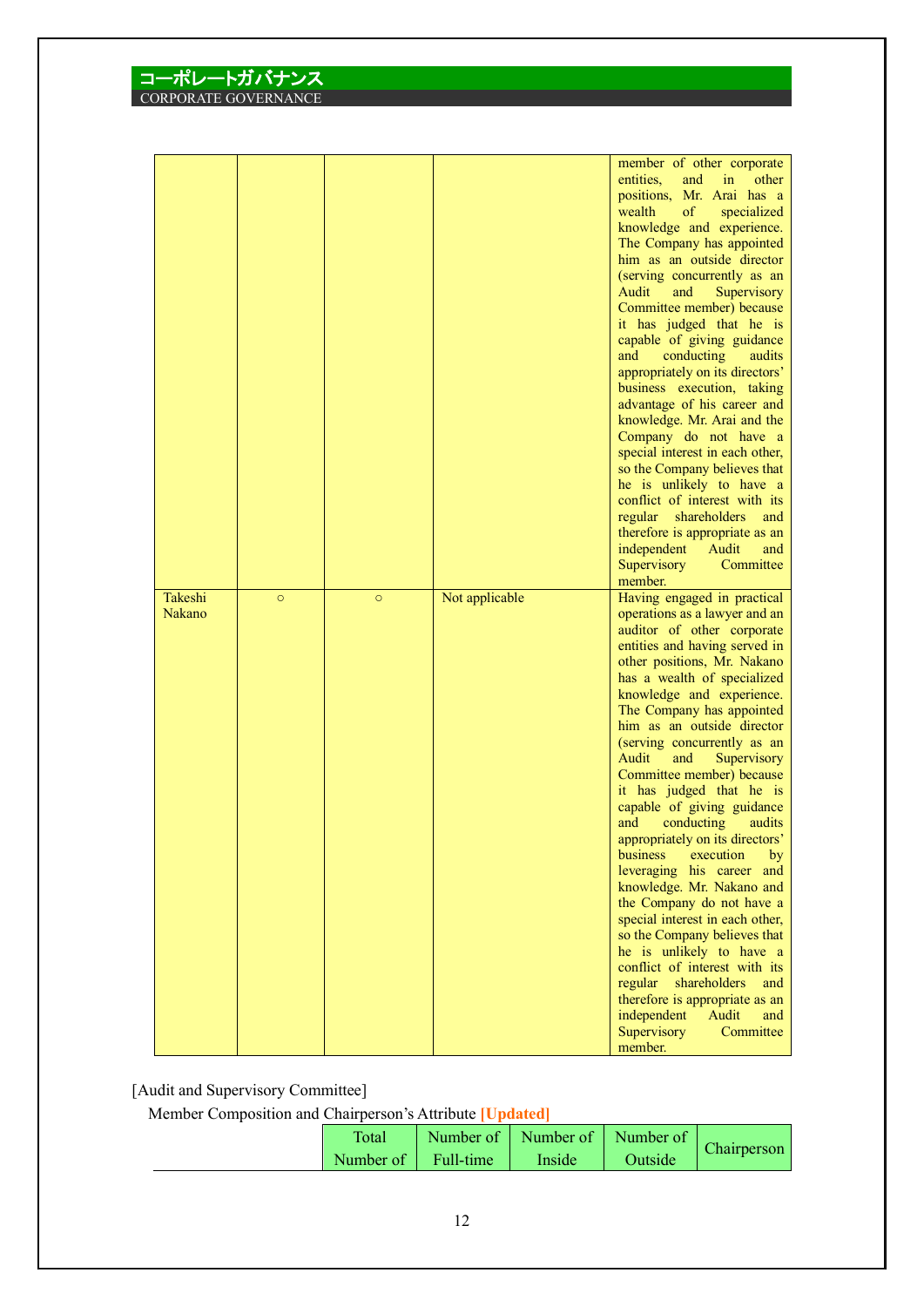|                                           | <b>Members</b> | <b>Members</b> | <b>Directors</b> | <b>Directors</b> |                     |
|-------------------------------------------|----------------|----------------|------------------|------------------|---------------------|
| <b>Audit and Supervisory</b><br>Committee |                |                |                  | -                | Outside<br>director |

| Director or Employee Responsible for |      |
|--------------------------------------|------|
| Assisting the Audit and Supervisory  |      |
| Committee in Fulfilling Its Duties   | None |
| <b>Updated</b>                       |      |

Reasons for Adoption of Current System **[Updated]**

While the Company does not have a director or employee who is responsible for assisting the Audit and Supervisory Committee in fulfilling its duties, the Internal Audit Office and the Administrative Division work with the committee as necessary to provide it with support. In addition, the Company has appointed one full-time Audit and Supervisory Committee member, who attends important internal meetings and other events and views important documents on a daily basis. For the above reasons, the Company has judged that an appropriate system for audits by the Audit and Supervisory Committee has been established, which is the reason it has adopted the current corporate governance system. It is stipulated in the Company's Basic Policy on Establishment and Operation of an Internal Control System that if the Audit and Supervisory Committee requests the assignment of an employee responsible for assisting the committee in fulfilling its duties, the Company shall assign such an assistant.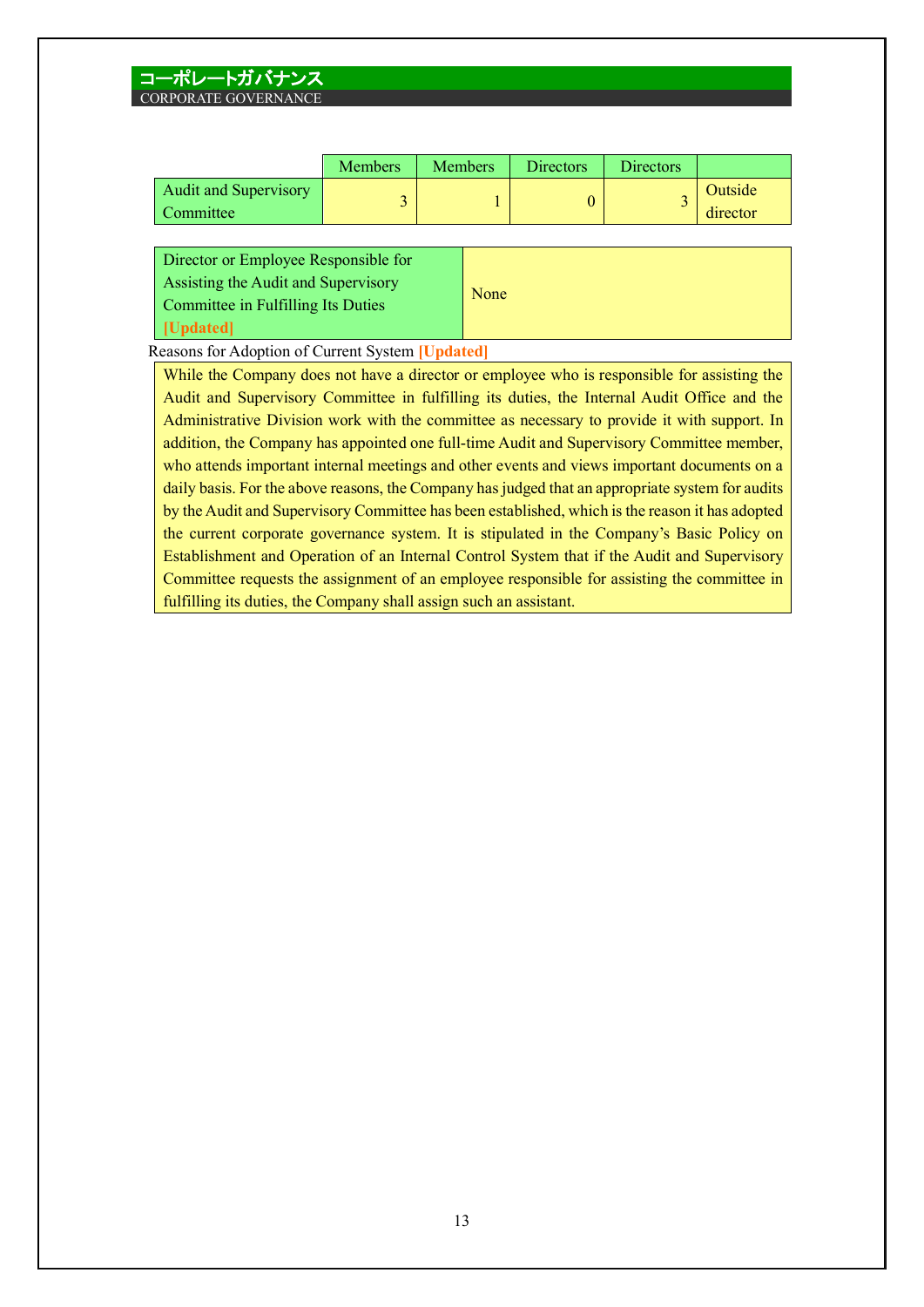Cooperation among the Audit and Supervisory Committee, Accounting Auditors and Internal Audit Department **[Updated]**

The Internal Audit Office creates internal audit plans through consultation with the full-time Audit and Supervisory Committee member and also cooperates with the full-time Audit and Supervisory Committee member as needed when conducting internal audits. The Internal Audit Office also reports internal audit results to the Audit and Supervisory Committee each fiscal year. In addition, persons from the Internal Audit Office attend monthly Audit and Supervisory Committee meetings and accounting auditor meetings for reporting audit plans and results to the Audit and Supervisory Committee, to ensure information is shared. Accounting auditors, full-time Audit and Supervisory Committee members, and persons from the Internal Audit Office exchange opinions every fiscal year to improve the effectiveness of the three-pillar audit system.

| Voluntary Establishment of Committee(s)  | Established |
|------------------------------------------|-------------|
| Corresponding to Nomination Committee or |             |
| <b>Remuneration Committee [Updated]</b>  |             |

Voluntary Establishment of Committee(s), Member Composition and Chairperson's Attribute **[Updated]**

| Name of the Committee |                | Nomination and Remuneration Committee |                                               |          |                |             |
|-----------------------|----------------|---------------------------------------|-----------------------------------------------|----------|----------------|-------------|
| Total                 |                |                                       | Number of   Number of   Number of   Number of |          | Number         |             |
| Number of             | Full-time      | Inside                                | Outside                                       | Internal | of Other       | Chairperson |
| <b>Members</b>        | <b>Members</b> | <b>Directors</b>                      | <b>Directors</b>                              | Experts  | <b>Members</b> |             |
|                       |                |                                       |                                               |          |                | Outside     |
|                       |                |                                       |                                               |          |                | director    |

Voluntary Establishment of Committee Corresponding to Nomination Committee

Voluntary Establishment of Committee Corresponding to Remuneration Committee

|                | Name of the Committee |                  |                                               | Nomination and Remuneration Committee |                |             |
|----------------|-----------------------|------------------|-----------------------------------------------|---------------------------------------|----------------|-------------|
| Total          |                       |                  | Number of   Number of   Number of   Number of |                                       | Number         |             |
| Number of      | Full-time             | Inside           | Outside                                       | Internal                              | of Other       | Chairperson |
| <b>Members</b> | <b>Members</b>        | <b>Directors</b> | <b>Directors</b>                              | Experts                               | <b>Members</b> |             |
|                |                       |                  |                                               |                                       |                | Outside     |
|                |                       |                  |                                               |                                       |                | director    |

Supplementary Explanation **[Updated]**

The Nomination and Remuneration Committee was established as an advisory body to the Board of Directors to further strengthen corporate governance. This committee is responsible for considering matters related to the appointment/dismissal of directors, etc., design of director remuneration system, and determination of the amount of directors' remuneration.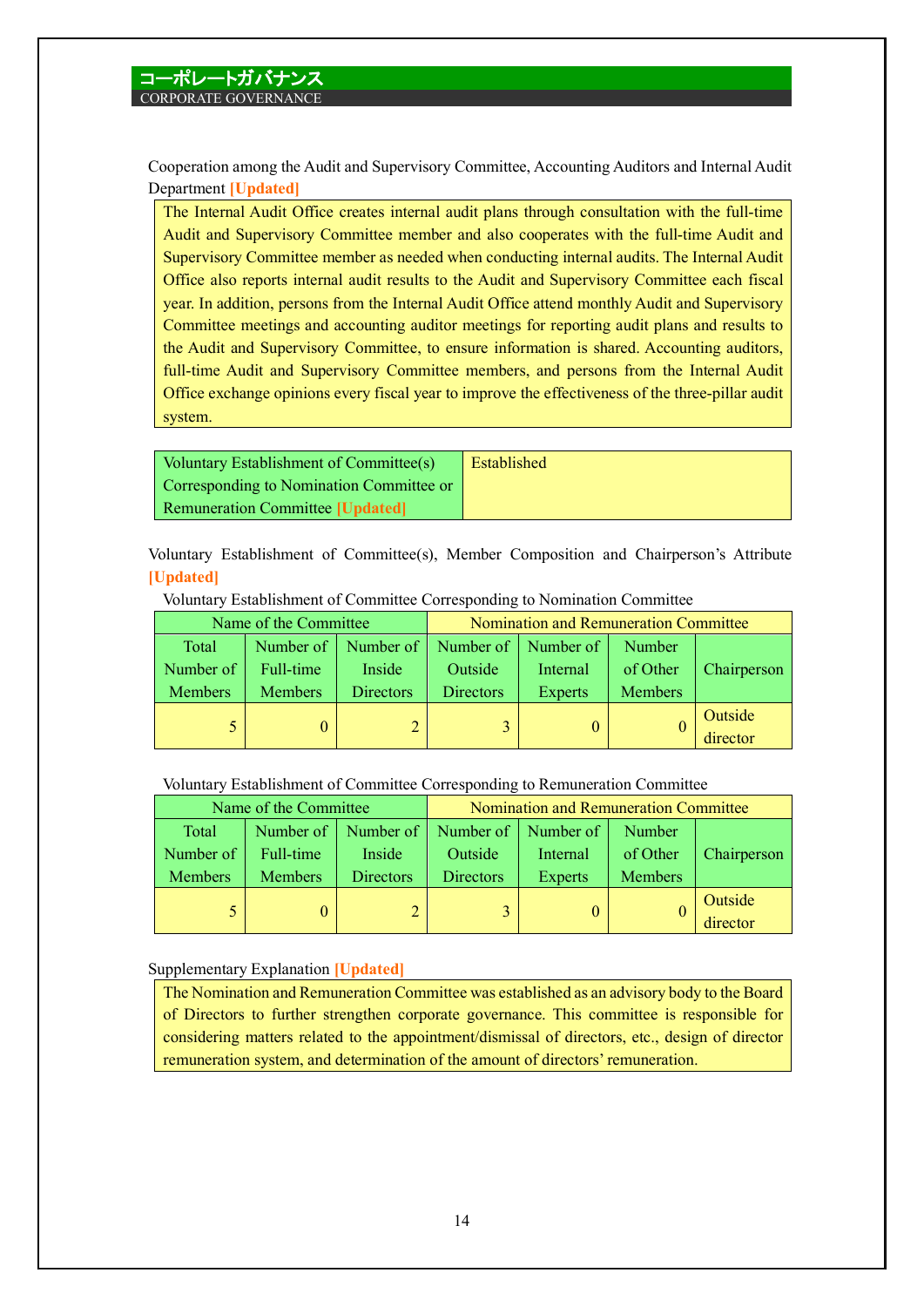[Independent Directors/Audit & Supervisory Committee members]

| Number of Independent Directors/Audit $\&$ |  |
|--------------------------------------------|--|
| Supervisory Committee members              |  |

Matters relating to Independent Directors/Audit & Supervisory Committee members

The Company has designated all outside directors and Audit & Supervisory Committee members who fulfill the requirements for independent directors/Audit  $\&$  Supervisory Committee members, as independent directors/Audit & Supervisory Committee members.

[Incentives]

Incentive Policies for Directors Performance-linked Remuneration / Stock Options Supplementary Explanation

To further raise its directors' motivation and morale to improve business performance, the Company has introduced a performance-linked remuneration system (performance-based bonus) as an incentive given from the short-term perspective and a stock option system as an incentive granted from the medium- to long-term perspective.

(Performance-linked remuneration system)

With regard to performance-linked remuneration, the Company considers the payment of performance-based bonuses to directors, and the amount of the bonus, in light of the status of the achievement of profit targets established at the beginning of each fiscal year. The amount of the performance-based bonus to be paid to directors is determined by the Board of Directors in a way that the amount will not exceed the remuneration limit, which was established through a resolution at the general meeting of shareholders.

(Stock option system)

Information about stock options that were granted by the Company in the past is disclosed in its financial statements.

| <b>Recipients of Stock Options</b> | Inside Directors / Employees / Other |  |  |  |
|------------------------------------|--------------------------------------|--|--|--|
| Supplementary Explanation          |                                      |  |  |  |
| $\sim$                             |                                      |  |  |  |

The Company has introduced stock options to further increase the above recipients' motivation and morale to improve business performance over the medium to long term and to ensure value is shared with its shareholders.

## [Director Remuneration]

| Disclosure of Individual Directors'<br>Remuneration | No Individual Disclosure |
|-----------------------------------------------------|--------------------------|
| Supplementary Evalenction Hindatedl                 |                          |

Supplementary Explanation **[Updated]**

Effective on September 27, 2021, the Company shifted from a Company with an Audit  $\&$ Supervisory Board to a Company with an Audit and Supervisory Committee. The following information applies to the system before the institutional design change.

The Company does not disclose individual directors' remuneration because there is no director whose total amount of remuneration, etc. is 100 million yen or more.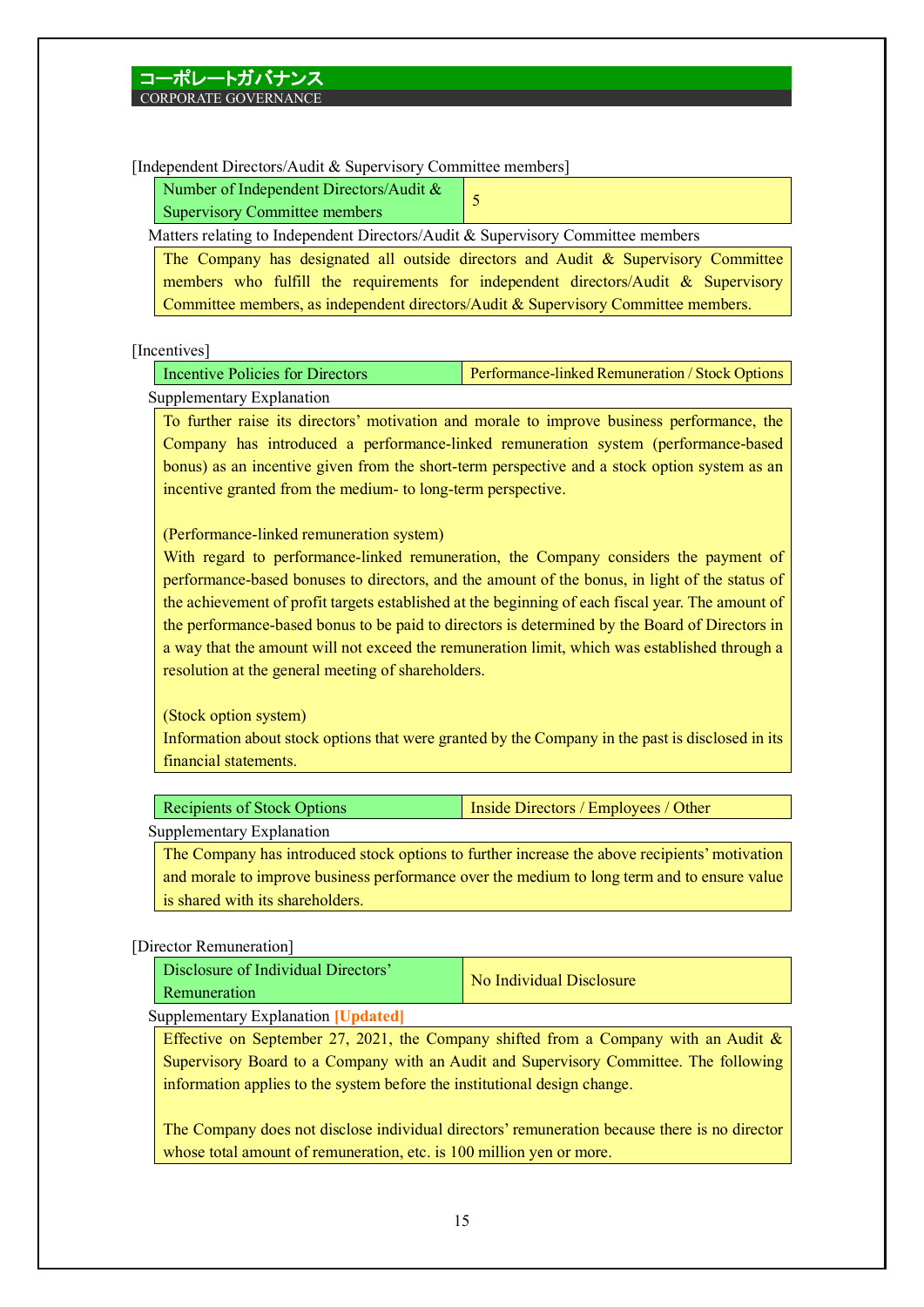# コーポレートガバナンス

## CORPORATE GOVERNANCE

The total amount of remuneration, etc. that directors and Audit  $\&$  Supervisory Committee members received in the fiscal year ended June 2021 is as follows.

Directors: 89,100,000 yen paid to six directors

(Including 4,800,000 yen paid to two outside directors)

Audit & Supervisory Committee members: 16,800,000 yen paid to four Audit & Supervisory Committee members

(Including 14,400,000 yen paid to three outside Audit & Supervisory Committee members)

### Policy on Determining Remuneration

Amounts and Calculation Methods **[Updated]**

Established

Disclosure of Policy on Determining Remuneration Amounts and Calculation Methods

Regarding remuneration for the Company's directors, upper limits of remuneration for directors (excluding those serving concurrently as Audit and Supervisory Committee members) and directors serving concurrently as Audit and Supervisory Committee members were determined under the resolution passed at the 17th Ordinary General Meeting of Shareholders that was held on September 27, 2021.

The upper limit of directors' remuneration (excluding those who are serving concurrently as Audit and Supervisory Committee members) is 120,000,000 yen per year. (This includes 10,000,000 yen or less for outside directors but does not include salaries they receive as employees. The number of directors stipulated in the Articles of Incorporation is eight or less, and the number as of the date of submission of this report is six.) The upper limit of remuneration for directors serving concurrently as Audit and Supervisory Committee members is 20,000,000 yen per year. (The number of Audit and Supervisory Committee members stipulated in the Articles of Oncorporation is four or less, and the number as of the date of submission of this report is three.)

After the aforementioned resolution was passed at the ordinary general meeting of shareholders, the number of directors (excluding ones serving concurrently as Audit and Supervisory Committee members) is six (with two of them being outside directors) and the number of directors serving concurrently as Audit and Supervisory Committee members is three (with all of them being outside directors).

The specific amount of directors' remuneration is determined in a way that the amount will not exceed the limit on remuneration, the resolution on which was passed at the general meeting of shareholders. Resolutions on remuneration for directors (excluding those serving concurrently as Audit and Supervisory Committee members) are passed by the Board of Directors, and those on remunerations of directors serving concurrently as Audit and Supervisory Committee members are passed by the Audit and Supervisory Committee, respectively, based on the Nomination and Remuneration Committee's recommendations to directors.

Policies on determining the contents of remuneration, etc. of individual directors are as described below.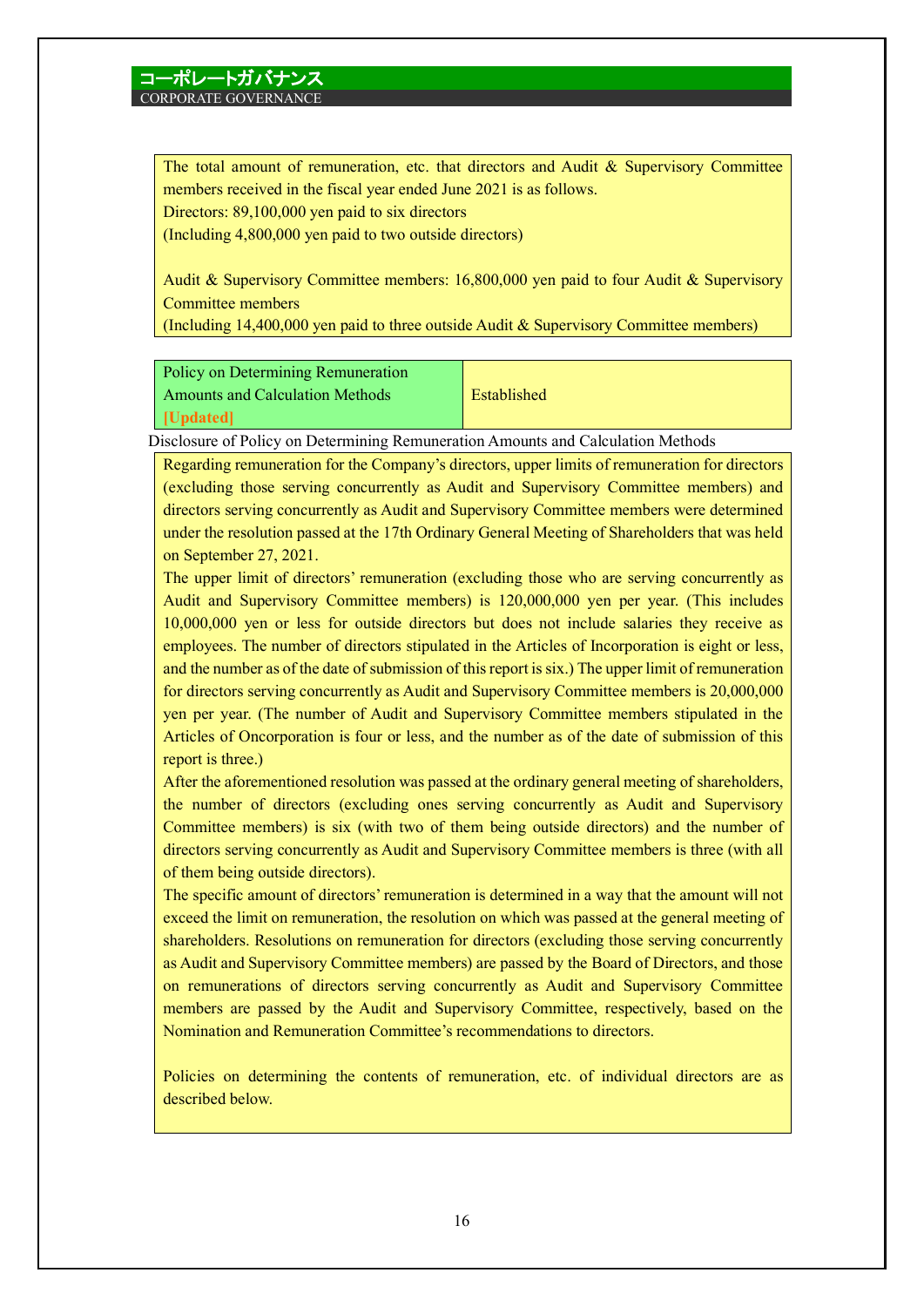### 1) Basic policy

The basic policy on remuneration for the Company's directors (excluding those serving concurrently as Audit and Supervisory Committee members; the same applies hereinafter) is to link the remuneration system with shareholder profit so that it will fully function as an incentive to improve corporate value sustainably, and to set amounts of remuneration for individual directors which are appropriate in light of the duties of each.

Specifically, remuneration for an executive director shall consist mainly of basic remuneration as fixed remuneration and performance-linked remuneration, while only basic remuneration shall be paid to outside directors, who serve as supervisors, in light of their duties.

2) Policy on determining basic remuneration amounts, etc. for individual directors and when to pay the remuneration/conditions for the payment

Basic remuneration for the Company's directors shall be monthly fixed remuneration, the amount of which shall be determined based on comprehensive judgment by considering the level of remuneration of other companies, business performance of the Company, and the level of employee salaries, and in accordance with the position, duties, and level of contribution of each director.

3) Policy on determining the content of performance-linked remuneration, etc., methods of calculating its amount or number and when to pay it/conditions for the payment

Performance-linked remuneration, etc. shall be cash remuneration reflecting performance indicators, so that it will serve as an incentive to improve the business performance for each fiscal year, and its payment shall be considered only where the profit for each fiscal year is expected to exceed the target value.

In addition, the amount of performance-linked remuneration, etc. shall be determined based on comprehensive judgment in accordance with the position, duties, and level of contribution of each director, in a way that the combined total amount of performance-linked remuneration for directors and bonuses paid to employees will be between 10% and 20% of the amount in excess of the operating income target, which shall be followed as a rough standard.

The amount of remuneration shall be determined by the end of each fiscal year and paid by the last day of the month following the month when the amount was determined.

4) Policy on determining the ratio of the amount of cash remuneration or performance-linked remuneration, etc. to the amount of individual directors' remuneration etc.

It shall be determined in comprehensive consideration of each director's role and level of contribution, as well as business performance and other factors.

5) Policy on determining the content of remuneration, etc. for individual directors

Regarding remuneration, etc. for individual directors, the representative director shall formulate the remuneration proposal through consultation with each executive director and a resolution on the proposal shall be passed by the Board of Directors after deliberations and recommendations are made by the Nomination and Remuneration Committee, where independent directors constitute the majority, so as to ensure objectiveness and transparency of procedures concerning remuneration.

[Supporting System for Outside Directors and/or Audit & Supervisory Committee members] **[Updated]**

Support for outside directors is provided by the Administrative Division. In principle, materials for Board of Directors' meetings are prepared by the Administrative Division, which serves as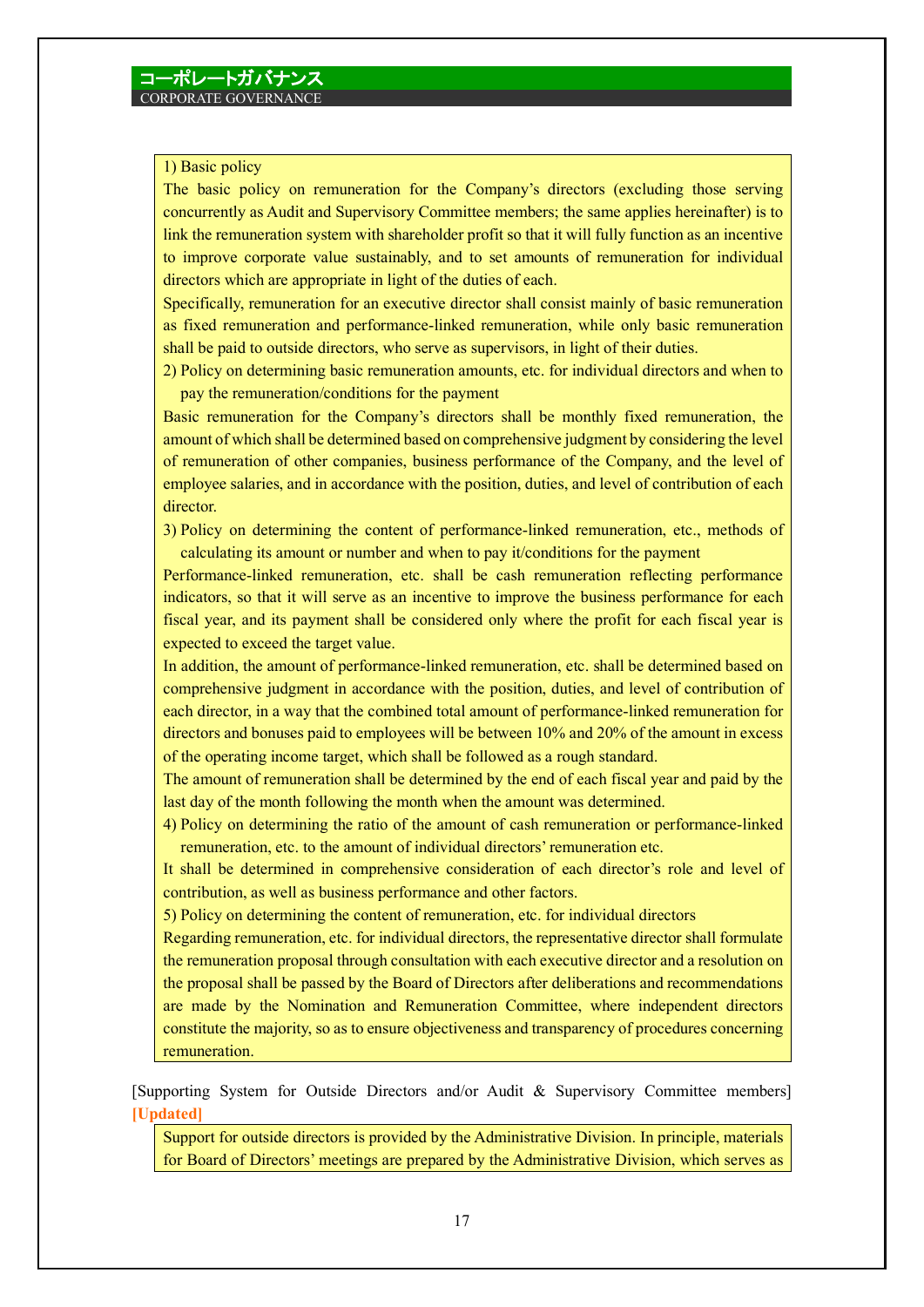the secretariat of the Board of Directors, and the division provides explanations prior to meetings as necessary. In addition, inside directors and the Administrative Division provide information to outside directors on a timely basis by email and other means and supports them in other ways. Outside directors serving concurrently as Audit and Supervisory Committee members receive necessary support from the Internal Audit Office, including the provision of information to be shared, in addition to the abovementioned support from the Administrative Division.

2. Matters on Functions of Business Execution, Auditing, Oversight, Nomination and Remuneration Decisions (Overview of Current Corporate Governance System) **[Updated]**

The Company has adopted the Board of Directors and Audit and Supervisory Committee systems to promote highly transparent management. The Company has also set up an Internal Audit Office under the direct control of the representative director to ensure sound management with effective oversight. In addition, the Company has introduced an executive officer system to enable prompt decision-making and efficient business execution through the delegation of authority. The current corporate governance system of the Company is as described below.

### (Board of Directors and directors)

There are six directors who are not Audit and Supervisory Committee members, including two outside directors, and three directors serving concurrently as Audit and Supervisory Committee members, with all being outside directors, on the Company's Board of Directors. Legal matters to be resolved and important matters to be resolved regarding corporate management are submitted to the Board of Directors as the highest business decision-making body. They are submitted as matters to be resolved, matters for consultation, or matters to be reported, and the Board of Directors makes decisions on the execution of business. The nine directors vote on matters to be resolved and matters for consultation in accordance with the articles of incorporation and the Board of Directors' regulations. Regarding matters to be reported, responsible persons from relevant departments attend the Board of Directors' meeting to report business as necessary. The Board of Directors' meeting is held once a month, in principle, and extraordinary meetings are held as necessary.

Effective on September 27, 2021, the Company shifted from a Company with Audit  $\&$ Supervisory Board to a Company with Audit and Supervisory Committee. The following information applies to the system before the institutional design change.

In the fiscal year ended June 2021, 19 Board of Directors'meetings were held, with an average attendance of 98% for directors and 100% for Audit & Supervisory Committee members. At Board of Directors' meetings, attendees share information about the Company's situation through monthly performance reporting. Agenda items for the meetings include items regarding financial results and important personnel matters. Agenda items related to business strategy are also put on the table, and attendees deliberate and exchange opinions in a lively manner.

(Audit and Supervisory Committee and Audit and Supervisory Committee members) The Company has adopted the Company with Audit and Supervisory Committee system based on laws and regulations related to the Companies Act. The Audit and Supervisory Committee consists of three directors serving concurrently as its members (with all being outside directors).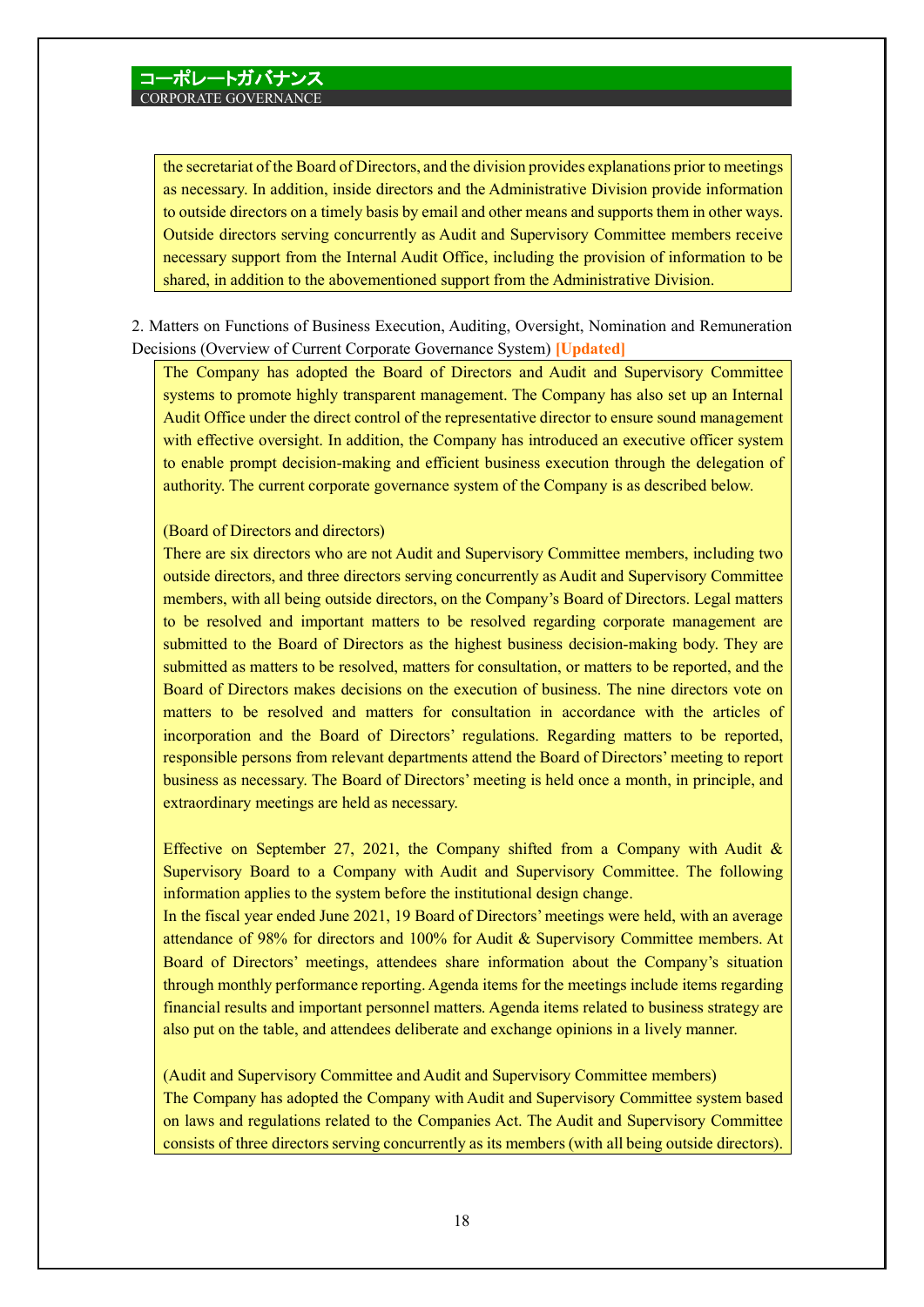It audits directors' decision-making processes and the execution of their duties in accordance with the Companies Act, other laws and regulations, the articles of incorporation, and other rules. The full-time Audit and Supervisory Committee member supervises the management of the Company from an objective standpoint independently from the members of management who execute business, leveraging the wealth of experience and the knowledge they have accumulated through experience working for financial institutions, and their experience working for listed companies as an audit & supervisory board member, etc. Part-time Audit and Supervisory Committee members are a certified public accountant and a lawyer, respectively. They supervise the Company's management from an objective perspective while considering the necessity of ensuring the legality of the Company's actions based on their expertise and work experience.

Each Audit and Supervisory Committee member attends general meetings of shareholders and Board of Directors'meetings, collects reports from directors who are not Audit and Supervisory Committee members, employees, and accounting auditors, and take other actions. In addition, the full-time Audit and Supervisory Committee member also attends important meetings, including those of the Management Council, and views internal documents and takes other actions to ensure effective monitoring.

Effective on September 27, 2021, the Company shifted from a Company with Audit  $\&$ Supervisory Board to a Company with Audit and Supervisory Committee. The following information applies to the system before the institutional design change.

In the fiscal year ended June 2021, the Audit & Supervisory Committee met 14 times, with an average attendance of 100%. Major considerations at Audit & Supervisory Committee meetings include the audit plan, which is considered in light of basic policies and the items important in audits, as well as the status of directors' execution of their duties, the internal control system and its status of operation, and the reasonableness of the methods and results of audits conducted by accounting auditors

### (Accounting audits)

The Company has concluded an auditing contract with Ernst & Young ShinNihon LLC and undergoes accounting audits under the contract. The outline of the accounting audit conducted in the fiscal year ended June 2021 is as follows.

Names of the certified public accountants who executed the audit: Atsushi Yuasa, Masayuki Tada (Both have been auditing the Company for seven consecutive years or less.)

Assistants who were involved in the audit: two certified public accountants and ten other people

#### (Contracts for the limitation of liability)

The Company has concluded contracts for the limitation of liability, by which the liability for damages stipulated in Article 423, paragraph (1) of the Companies Act of Japan is limited by the provision of Article 427, paragraph (1) of the said Act, with its directors who are not Audit and Supervisory Committee members (excluding executive directors) and its directors serving concurrently as Audit and Supervisory Committee members. The limit of liability for damages under these contracts is either a legally specified amount or an amount specified in advance, whichever is larger. The said limitation of liability is accepted only when the execution of duties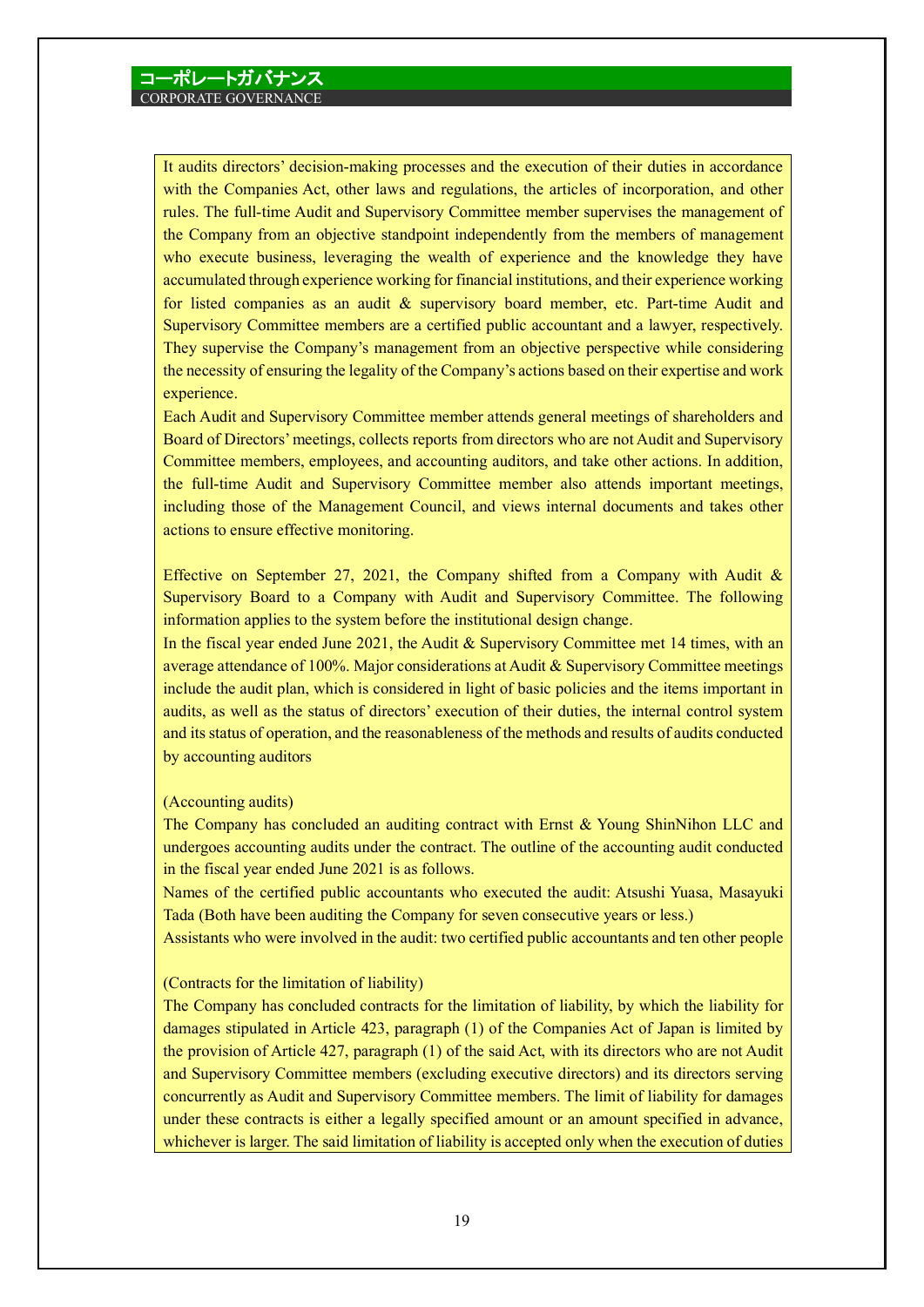conducted by the director was done in good faith and without gross negligence.

### (Management Council)

The Management Council of the Company consists of four inside directors, responsible persons from departments, and the full-time Audit and Supervisory Committee member. Important matters on corporate management are submitted to the Management Council as matters to be resolved, matters for consultation, or matters to be reported (such as weekly reports), and the Council promptly makes decisions on the execution of business. The Management Council meets once a week, in principle, and extraordinary meetings are held as necessary,

### (Executive officer system)

The Company has adopted an executive officer system to facilitate further revitalization of the Board of Directors, clearly separate the Board of Directors' functions of making decisions and supervising the execution of business from business divisions' function to execute businesses, and enable prompt decision-making and streamlining of management through delegation of authority. Executive officers are obliged to make decisions on the businesses they are in charge of and execute businesses, within the scope of the authority given to them, under the policies determined by the Board of Directors and the Management Council.

### (Internal Audit Office)

The Company has set up an Internal Audit Office to be the auditing department under the direct control of the representative director. This office consists of its head and a dedicated staff member in charge of internal audits. This office conducts internal audits while maintaining independence from subject organizations. Internal audits are conducted to check that each division's businesses and systems are efficient, appropriate, and compliant with laws, regulations, and various rules. Audit results are reported to the representative director and the full-time Audit and Supervisory Committee member as necessary. They are also reported to the Board of Directors and the Audit and Supervisory Committee each fiscal year.

### 3. Reasons for Adoption of Current Corporate Governance System **[Updated]**

The Company has set up a Board of Directors and Audit and Supervisory Committee for the purpose of engaging in highly transparent management.

The Company's Board of Directors consists of nine members, including six directors who are not Audit and Supervisory Committee members (with two being outside directors) and three directors serving concurrently as Audit and Supervisory Committee members (with all being outside directors). Thus, outside directors constitute the majority of the members of the Board of Directors.

The Company has selected persons with a high level of knowledge regarding corporate management overall and internet business as its directors, thus having adopted diverse perspectives in its management. Further, the Company has included experts, such as a lawyer and a certified public accountant, in its corporate governance system. Thus, the Company has adopted legal and accounting confirmations in its management decision-making in its efforts to ensure risk management.

In addition, the Company has voluntarily set up a Nomination and Remuneration Committee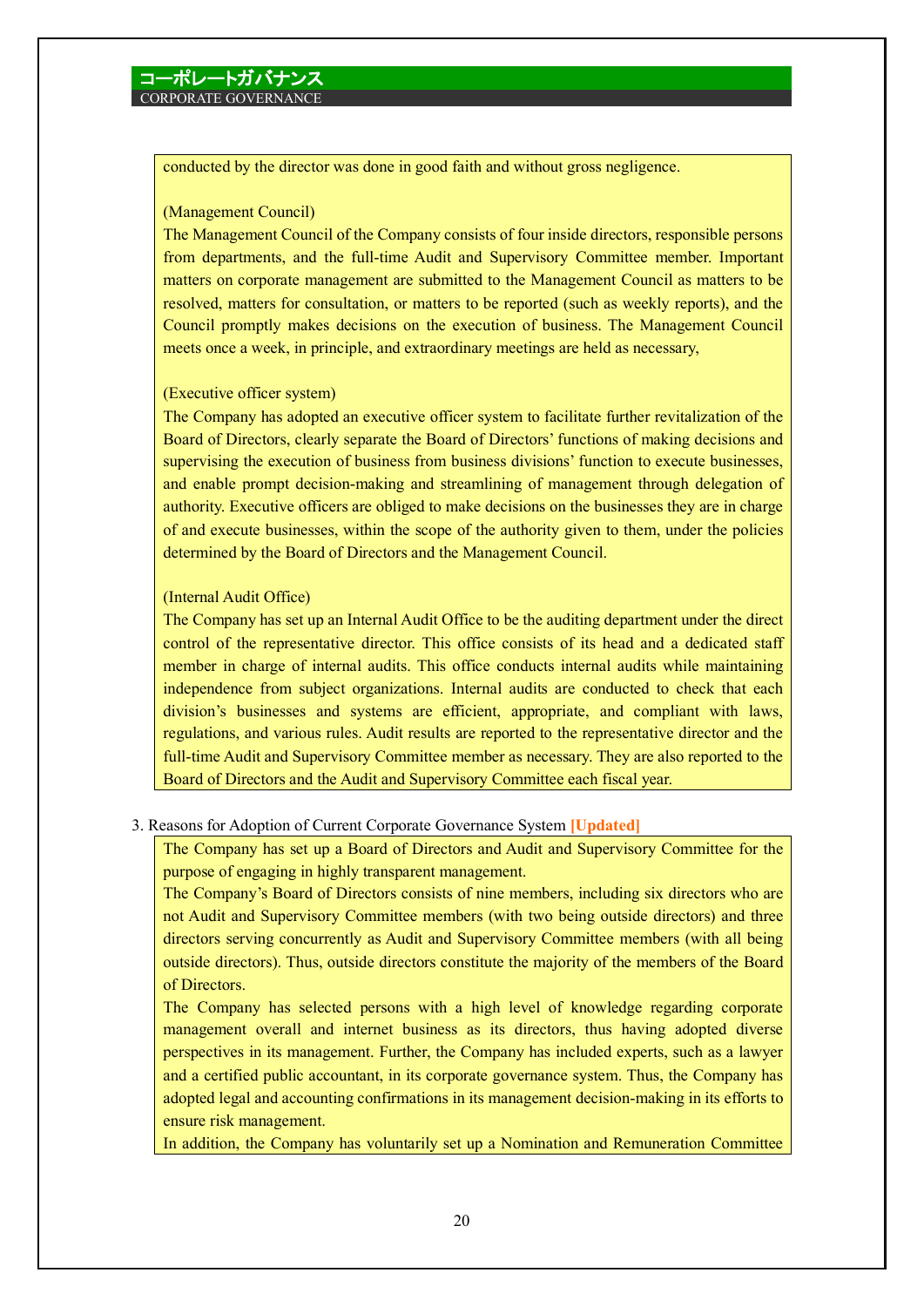chaired by an independent director as an advisory body to the Board of Directors. In response to requests for advice from the Board of Directors, this committee deliberates on the appointment/dismissal of directors, etc., decisions on specific remuneration for individual directors, and other issues.

The Company has also introduced an executive officer system to enable prompt decisionmaking and efficient business execution through the delegation of authority, and set up an Internal Audit Office under the direct control of the representative director to ensure sound management with effective oversight.

For the above reasons, the Company has judged that appropriate corporate governance is possible, which is the reason it has adopted the current corporate governance system.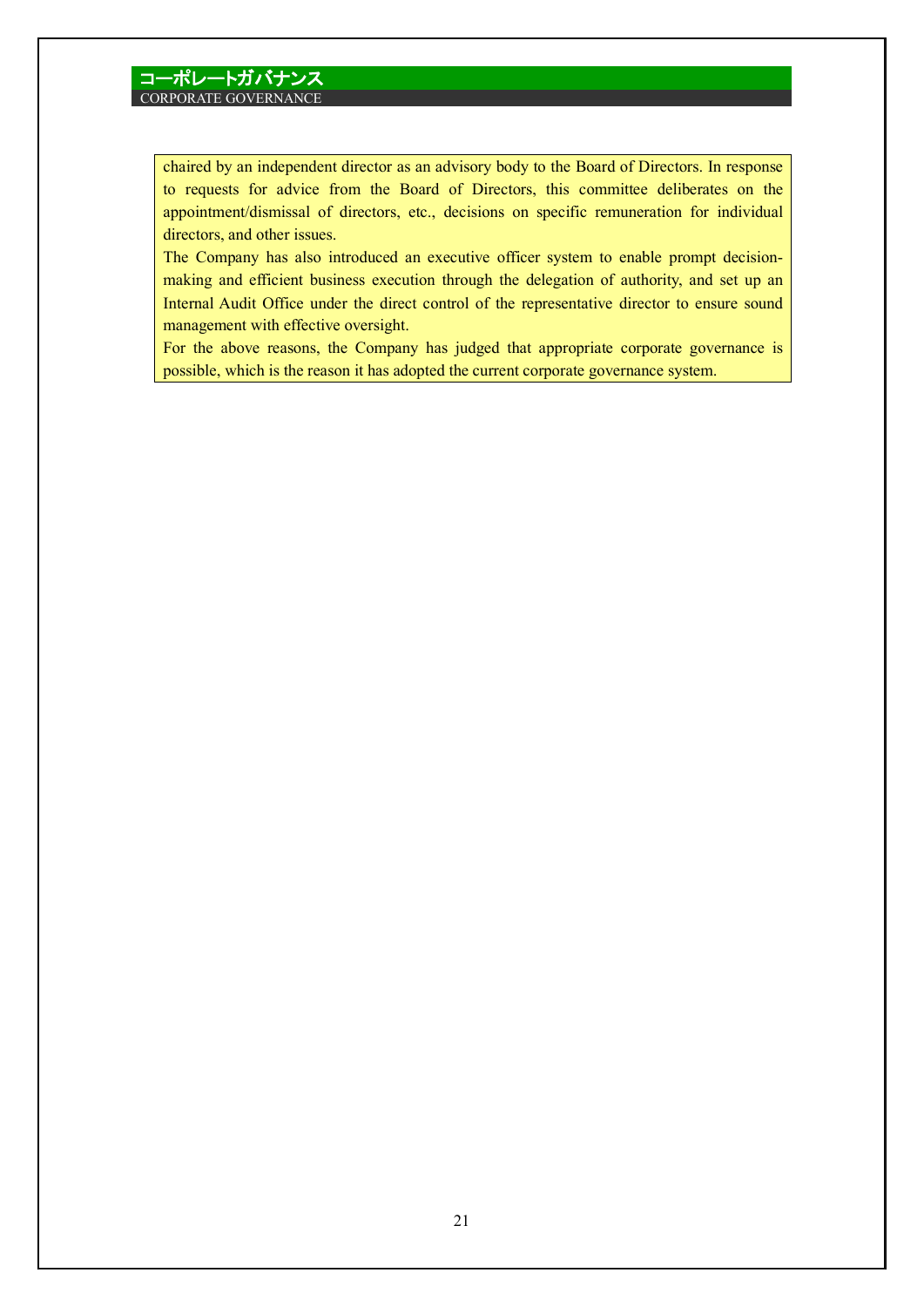## **III. Implementation of Measures for Shareholders and Other Stakeholders**

1. Measures to Vitalize the General Shareholder Meetings and Smooth Exercise of Voting Rights

|                                      | <b>Supplementary Explanation</b>                                            |
|--------------------------------------|-----------------------------------------------------------------------------|
| <b>Early Notification</b>            | The Company sends convening notices two weeks before the general            |
| of General                           | shareholder meeting. For the convenience of shareholders, the Company       |
| Shareholder                          | will strive to complete financial closing operations earlier so that it can |
| Meeting                              | send convening notices to shareholders at an early date.                    |
| Scheduling AGMs                      | When setting the date of its annual general meeting of shareholders, the    |
| Avoiding peak                        | Company avoids peak days so that the meeting can be attended by more        |
| days                                 | shareholders.                                                               |
| Allowing                             | Starting from the 15th Ordinary General Meeting of Shareholders (held       |
| Electronic                           | on September 27, 2019), the Company allows shareholders to exercise         |
| <b>Exercise of Voting</b>            | their voting rights via the internet, such as via computer or mobile phone  |
| <b>Rights</b>                        | so that more shareholders can exercise voting rights.                       |
| Participation in                     | Starting from the 15th Ordinary General Meeting of Shareholders (held       |
|                                      | on September 27, 2019), the Company participates in the Electronic          |
| <b>Electronic Voting</b><br>Platform | Voting Platform to permit institutional investors to secure sufficient time |
|                                      | to consider the content of matters to be resolved.                          |
| Providing                            |                                                                             |
| Convocation                          | The Company regards these measures as a matter to be considered in the      |
| Notice in English                    | future.                                                                     |
|                                      | Starting from the second quarter of the fiscal year ended June 2018, the    |
| Other                                | Company provides financial results (summaries) in English.                  |

### 2. IR Activities

|                                                                                        | <b>Supplementary Explanation</b>                                                                                                                                                                                                                                                                                                                                                                                              | Explanation<br>by<br>Representative |
|----------------------------------------------------------------------------------------|-------------------------------------------------------------------------------------------------------------------------------------------------------------------------------------------------------------------------------------------------------------------------------------------------------------------------------------------------------------------------------------------------------------------------------|-------------------------------------|
| Preparation and                                                                        | The Company has published its disclosure policy,                                                                                                                                                                                                                                                                                                                                                                              |                                     |
| Publication of                                                                         | including information disclosure standards and                                                                                                                                                                                                                                                                                                                                                                                |                                     |
| <b>Disclosure Policy</b>                                                               | methods, on its official website.                                                                                                                                                                                                                                                                                                                                                                                             |                                     |
| Regular Investor                                                                       | The Company also participates in seminars for                                                                                                                                                                                                                                                                                                                                                                                 |                                     |
| Briefings for                                                                          | individual investors hosted by an IR support company,                                                                                                                                                                                                                                                                                                                                                                         | <b>Yes</b>                          |
| Individual                                                                             | etc. and holds a corporate information session via the                                                                                                                                                                                                                                                                                                                                                                        |                                     |
| Investors                                                                              | internet from time to time.                                                                                                                                                                                                                                                                                                                                                                                                   |                                     |
| <b>Regular Investor</b><br>Briefings for<br>Analysts and<br>Institutional<br>Investors | In Japan, the Company holds financial results briefings<br>for institutional investors, securities analysts, and news<br>media after the settlement of accounts for the second<br>quarter and the full fiscal year. In addition, the<br>Company also holds a small meeting every quarter,<br>regularly has dialogue with institutional investors in<br>Japan individually, and holds conference calls and<br>online meetings. | <b>Yes</b>                          |
| <b>Regular Investor</b>                                                                | The Company does not hold regular briefings.                                                                                                                                                                                                                                                                                                                                                                                  | N <sub>o</sub>                      |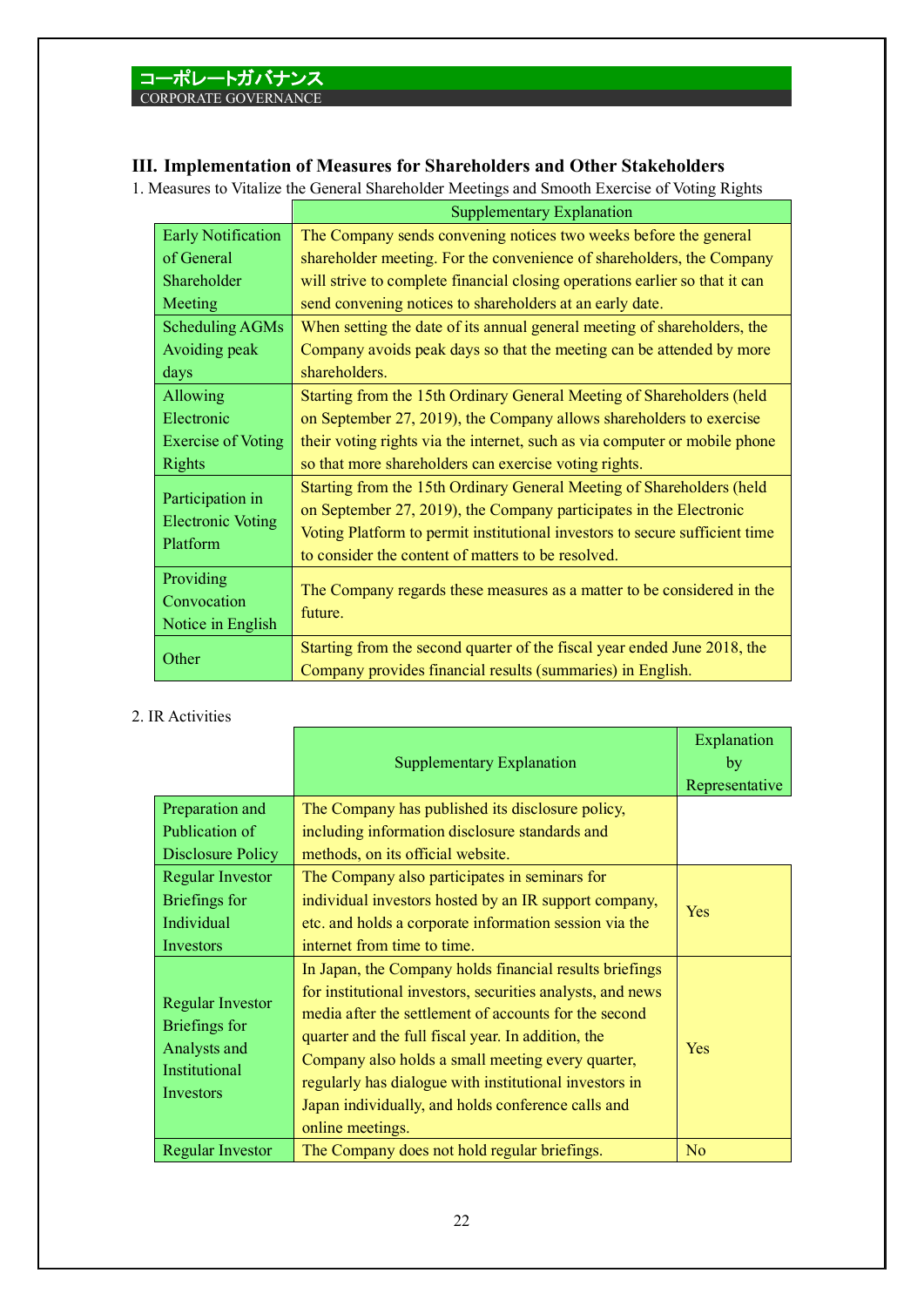| Briefings for                 | However, it creates opportunities for dialogue with      |  |
|-------------------------------|----------------------------------------------------------|--|
| Overseas                      | overseas investors, such as visiting them individually   |  |
| Investors                     | and online meetings.                                     |  |
|                               | Information about financial results, materials for       |  |
|                               | financial results briefings, timely disclosure materials |  |
|                               | and PR information other than information about          |  |
| Posting of IR<br>Materials on | financial results, financial statements or quarterly     |  |
|                               | reports, convening notices for general meetings of       |  |
| Website                       | shareholders, and other IR materials are posted on the   |  |
|                               | IR pages of the Company's official website.              |  |
|                               | https://www.net-marketing.co.jp/ir/                      |  |
| Establishment of              |                                                          |  |
| Department                    | Department in charge of IR: Corporate Brand Strategy     |  |
| and/or Manager in             | Office                                                   |  |
| Charge of IR                  | Officer in charge of IR: Koji Mimura, director and CFO   |  |
| Other                         |                                                          |  |

3. Measures to Ensure Due Respect for Stakeholders

|                                                                                              | <b>Supplementary Explanation</b>                                                                                                                                                                                                                                                                                                                                                                                                                                                                    |  |
|----------------------------------------------------------------------------------------------|-----------------------------------------------------------------------------------------------------------------------------------------------------------------------------------------------------------------------------------------------------------------------------------------------------------------------------------------------------------------------------------------------------------------------------------------------------------------------------------------------------|--|
| Stipulation of<br>Internal Rules for<br>Respecting the<br>Position of<br><b>Stakeholders</b> | The Company has established its Vision, Mission, Values and Credo to<br>make clear its Corporate Identity, in which it stipulates that actions for<br>winning the confidence of all stakeholders should be taken as an<br>important matter.                                                                                                                                                                                                                                                         |  |
| Implementation of<br>Environmental<br>Activities, CSR<br>Activities etc.                     | The Company regards these measures as a matter to be considered in the<br>future.                                                                                                                                                                                                                                                                                                                                                                                                                   |  |
| Development of<br>Policies on<br>Information<br>Provision to<br><b>Stakeholders</b>          | The Company recognizes that it is important to provide information to<br>stakeholders appropriately on a timely basis. It strives to ensure fair,<br>timely disclosure by holding financial results briefings, posting<br>information on its official website, and using various other channels. In<br>addition, the Company provides information to overseas investors by<br>posting supplementary materials on financial results (English edition)<br>and other documents on its English website. |  |
| Other                                                                                        |                                                                                                                                                                                                                                                                                                                                                                                                                                                                                                     |  |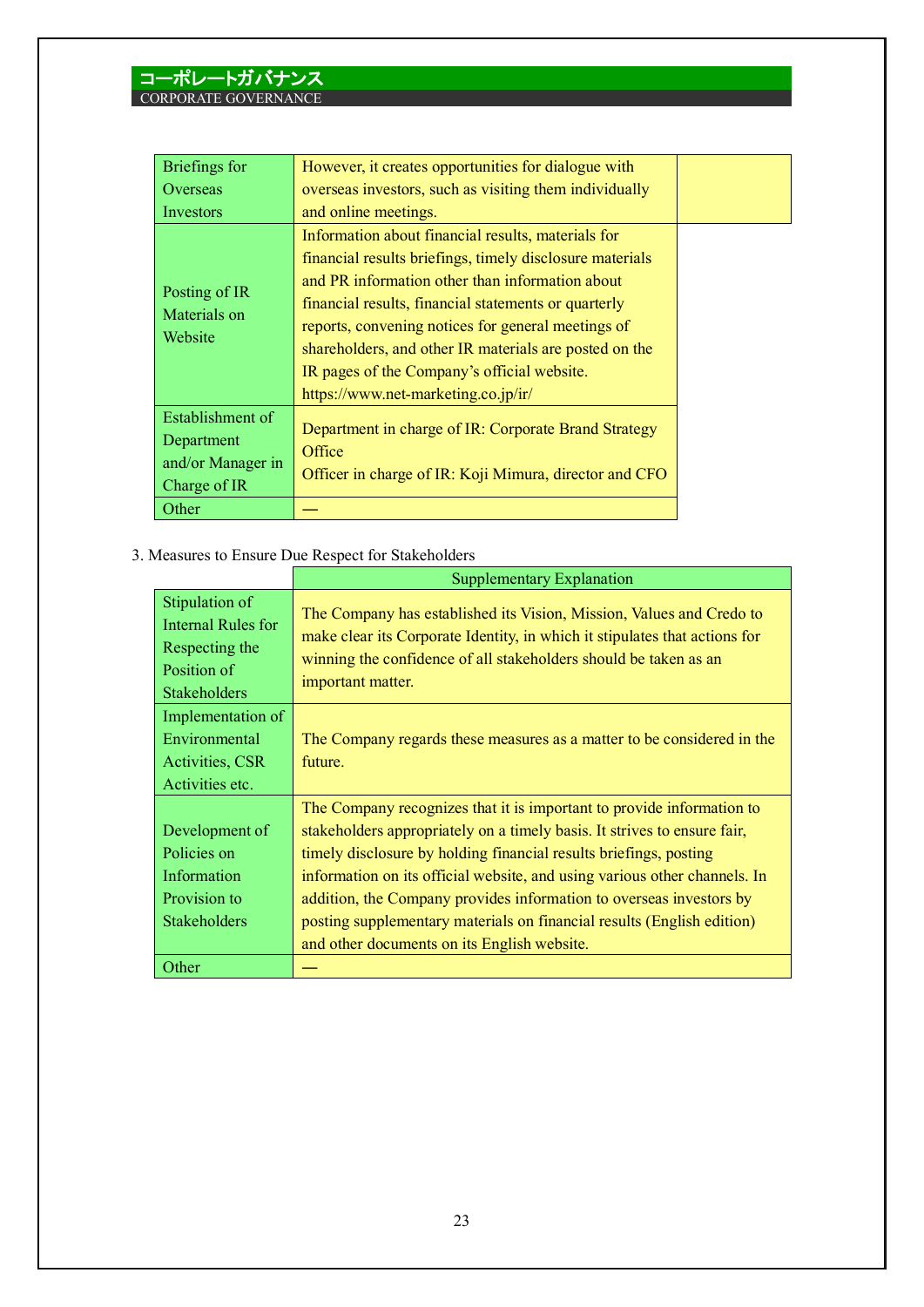### **IV. Matters Related to the Internal Control System**

- 1. Basic Views on Internal Control System and the Progress of System Development **[Updated]**
	- The Company has established a Basic Policy on Establishment and Operation of an Internal Control System, aiming to establish a system to ensure that the execution of duties by its directors conforms to laws, regulations, and the articles of incorporation, as well as other systems to ensure the appropriateness of operations conducted by the Company as a stock company.

The Company reviews this basic policy as needed. The most recent revision was made at the Board of Directors' meeting held on September 27, 2021.

- 1. System to Ensure that Execution of Duties by Directors and Employees Conform to Laws, Regulations, and the Articles of Incorporation
	- (1) Directors shall recognize the importance of compliance initiatives, take the initiative in complying with laws, regulations, the articles of incorporation, social norms, internal rules, and the like, and strive to maintain and improve the system for promoting compliance.
	- (2) Compliance Rules shall be established to ensure that execution of duties by directors and employees conforms to laws, regulations, and the articles of incorporation, and directors and employees shall comply with the rules.
	- (3) Whistleblowing Rules shall be established to help strengthen compliance management, and a whistleblowing service shall be offered to enable directors and employees to report malpractice, unlawful or unethical behavior, etc. within their workplaces to the Company.
	- (4) When the Audit and Supervisory Committee has identified a problem in the Company's legal compliance system, it may express its opinions and request the formulation of improvement measures.
	- (5) The Internal Audit Office shall audit business activities of departments in the Company and the operational status of internal systems in accordance with the Internal Audit Rules, to ensure that sufficient measures are taken to ensure business efficiency, prevent risk, and comply with laws and regulations.
	- (6) In accordance with its Rules Regarding Measures to Address Anti-Social Forces, the Company shall prevent any relationship with anti-social activities or forces, which threaten the order and safety of civic society, and take a firm stance against anti-social forces.
- 2. System for the Storage and Management of Information Related to the Execution of Duties by Directors

Directors shall record and store information about the execution of their duties in a document form or on electronic media by following the Document Management Rules. Directors may view such information as necessary on a timely basis.

- 3. Regulations Concerning Management of the Risk of Loss and Other Relevant Systems
	- (1) To address the risk of loss, the Company shall establish various internal rules, manuals, and others, and optimize them whenever appropriate.
- (2) The Board of Directors, etc. shall strive to ensure early detection and prevention of the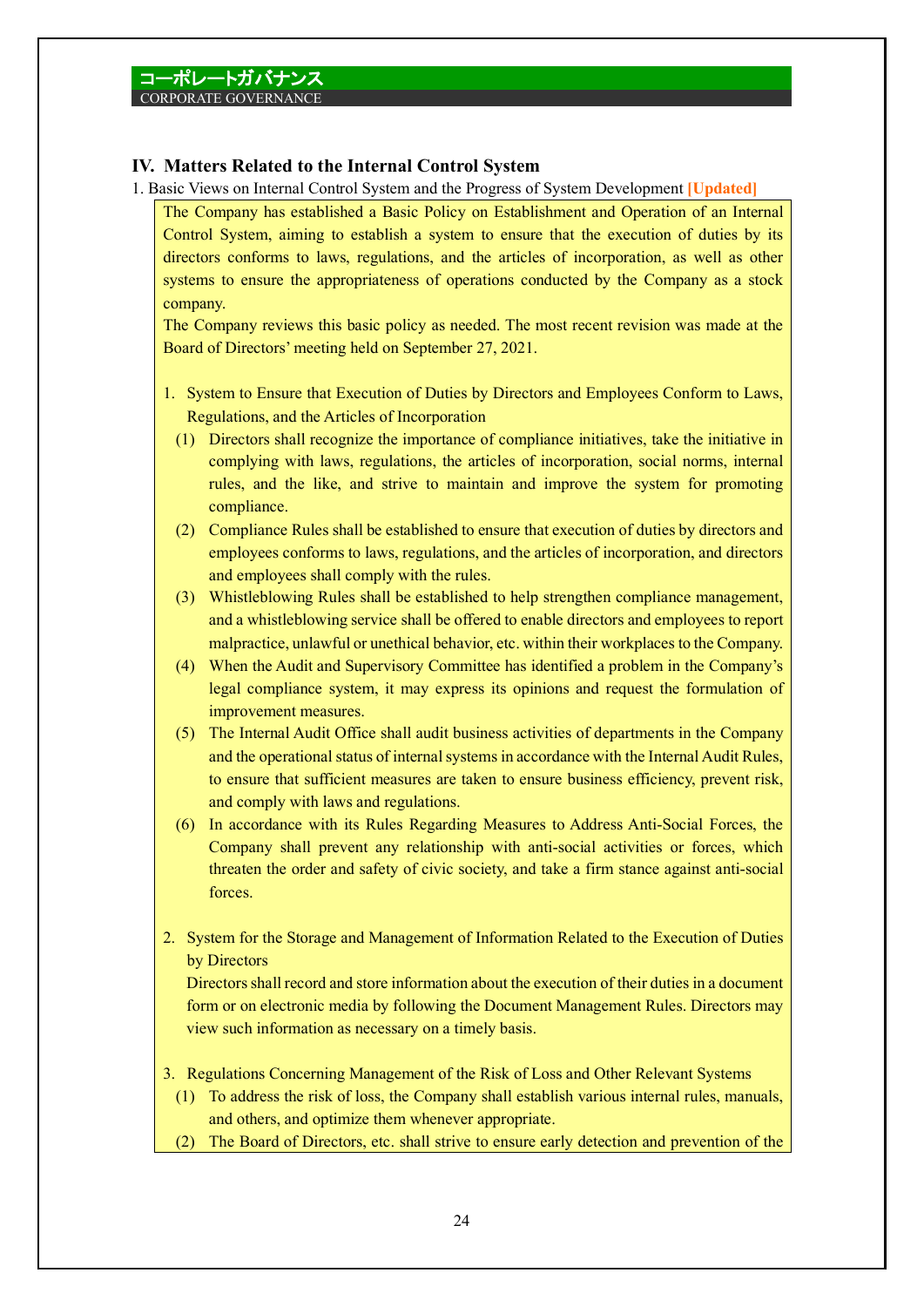risk of loss.

- (3) When a risk has been realized, the Board of Directors shall address the situation by immediately appointing an officer responsible for addressing it, to minimize damage to corporate value.
- 4. System to Ensure Efficient Execution of Duties by Directors
	- (1) Regular meetings of the Board of Directors shall be held once a month. In addition, extraordinary meetings of the Board of Directors shall be held as necessary to make decisions flexibly, to secure a system that enables the appropriate execution of duties.
	- (2) Meetings of the Management Council, which consists of the president, general managers, and those in positions equivalent to or higher than general managers, shall be held every week, in principle, to confirm management issues, discuss the formulation of countermeasures, and consider issues from various perspectives, to complement the Board of Directors.
	- (3) To execute duties efficiently based on the Board of Directors' decisions in the daily execution of business, directors shall delegate their authority in accordance with internal rules such as the Rules on Division of Duties and the Rules on Administrative Authority, and responsible persons at each level shall share operations in accordance with decisionmaking rules.
	- (4) Nomination and Remuneration Committee, where independent directors constitute the majority of members, shall be established as an advisory body to the Board of Directors, so as to improve the transparency and objectiveness of decisions regarding nomination and remuneration for directors (including directors serving concurrently as Audit and Supervisory Committee members) and executive officers.
- 5. System to Ensure the Adequacy of Business Operations in the Corporate Group, which Consists of the Company and Its Subsidiaries (hereinafter, the "Group")
	- (1) System concerning reporting to the Company regarding the execution of duties by subsidiaries' directors, executive officers, employees executing businesses, persons who are to perform duties prescribed in Article 598, paragraph (1) of the Companies Act, and equivalent persons (hereinafter, "Directors, etc.")

In accordance with the Rules on Management of Affiliates, the Company's Administrative Division shall collect information about relevant businesses of affiliates and report it to the Company's Management Council on a timely basis, and final decisions on important matters shall be made by the Company.

- (2) Rules and other systems to manage the risk of loss at subsidiaries In accordance with the Rules on Management of Affiliates, the Company's Administrative Division shall check the statuses of management, statues of business operation, etc. of Group companies. Where a risk of loss has been found, the Administrative Division shall address the risk before a problem occurs.
- (3) System to ensure the efficient execution of duties by Directors, etc. of subsidiaries To ensure the appropriate execution of business by Group companies, the Company shall strive to build internal control systems at its Group companies and provide the necessary guidance and support.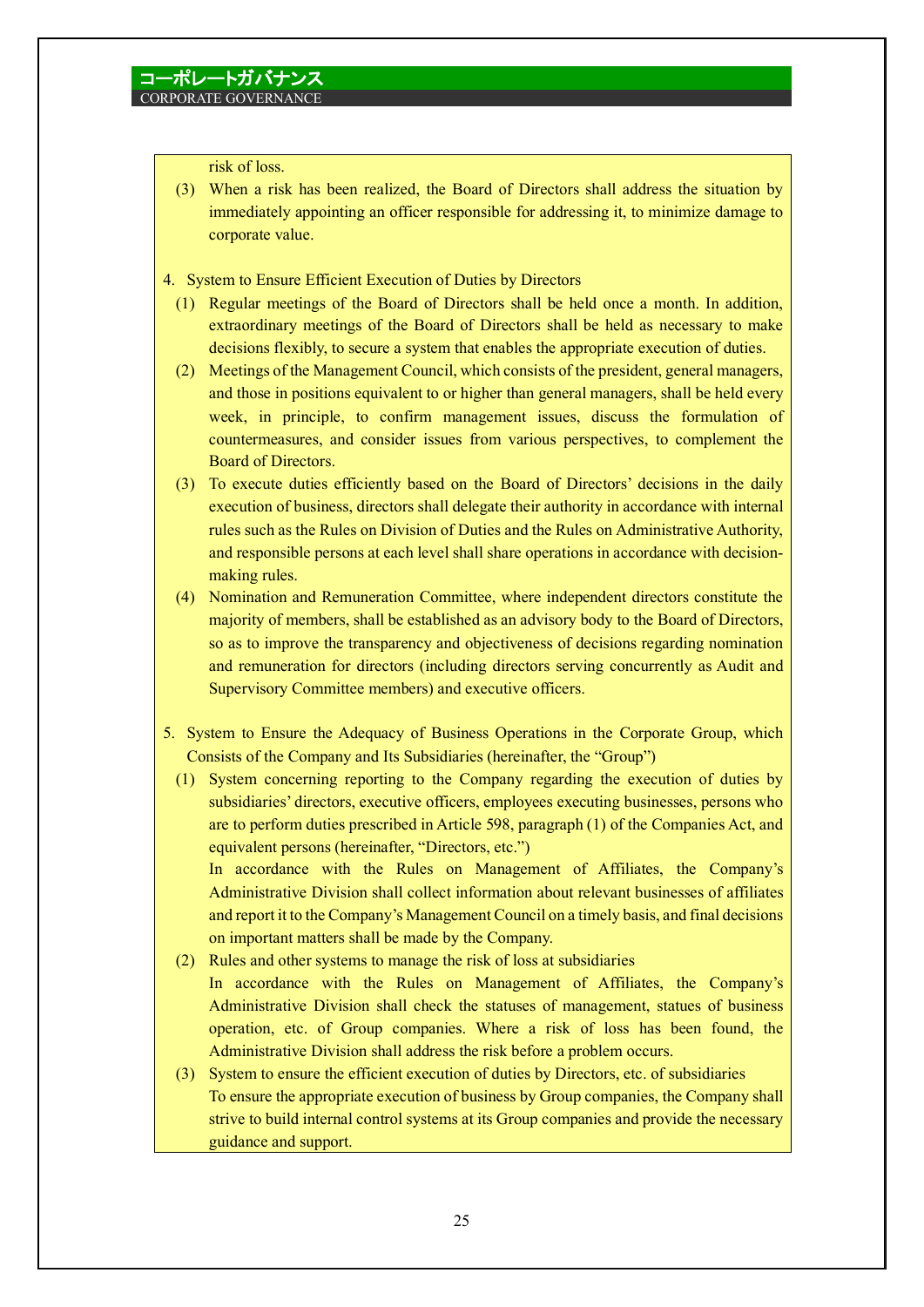- (4) System to ensure that the execution of duties by Directors, etc. and employees of subsidiaries conforms to laws, regulations, and articles of incorporations The Internal Audit Office of the Company shall regularly conduct internal audits of Group companies.
- 6. Matters Concerning Director or Employee Responsible for Assisting the Audit and Supervisory Committee in Fulfilling Its Duties, the Independence of Such a Director or Employee from Other Directors (Excluding Directors Serving Concurrently as Audit and Supervisory Committee Members), and Assurance of the Effectiveness of Instructions to Such an Employee, etc.
	- (1) Where the Audit and Supervisory Committee requests the appointment of an employee responsible for assisting it in fulfilling its duties, such an employee shall be allocated as necessary.
	- (2) Duties of the employee responsible for assisting the Audit and Supervisory Committee in fulfilling its duties shall be free from instructions and orders from directors (excluding those serving concurrently as Audit and Supervisory Committee members) and other superiors.
	- (3) Based on instructions from the Audit and Supervisory Committee, employee assisting the committee in fulfilling its duties may request that other departments secure a cooperative framework. Such an employee may also attend important internal meetings, etc. and view important internal documents in accordance with instructions from the Audit and Supervisory Committee.
- 7. System for Reporting by Directors (Excluding Directors Serving Concurrently as Audit and Supervisory Committee Members) and Employees to the Audit and Supervisory Committee and Other Systems Concerning Reporting to the Audit and Supervisory Committee
	- (1) To understand the process of important decision-making and status of business execution, Audit and Supervisory Committee members may attend Board of Directors' meetings and other important meetings, view important documents such as the minutes of the Board of Directors' meetings and requests for managerial decisions, and request explanations from directors (excluding those serving concurrently as Audit and Supervisory Committee members) and employees, as necessary.
	- (2) Directors (excluding those serving concurrently as Audit and Supervisory Committee members) and employees shall report to the Audit and Supervisory Committee important matters which influence the operation or performance of business of the Company or a Group company, without delay.
	- (3) The Audit and Supervisory Committee may request that directors (excluding those serving concurrently as Audit and Supervisory Committee members) and employees report to them as necessary.
- 8. System for Reporting to the Audit and Supervisory Committee by Directors and Employees of Subsidiaries, and People who Have Received Reports from Them The Audit and Supervisory Committee may request that directors (excluding those serving concurrently as Audit and Supervisory Committee members) and employees of the Company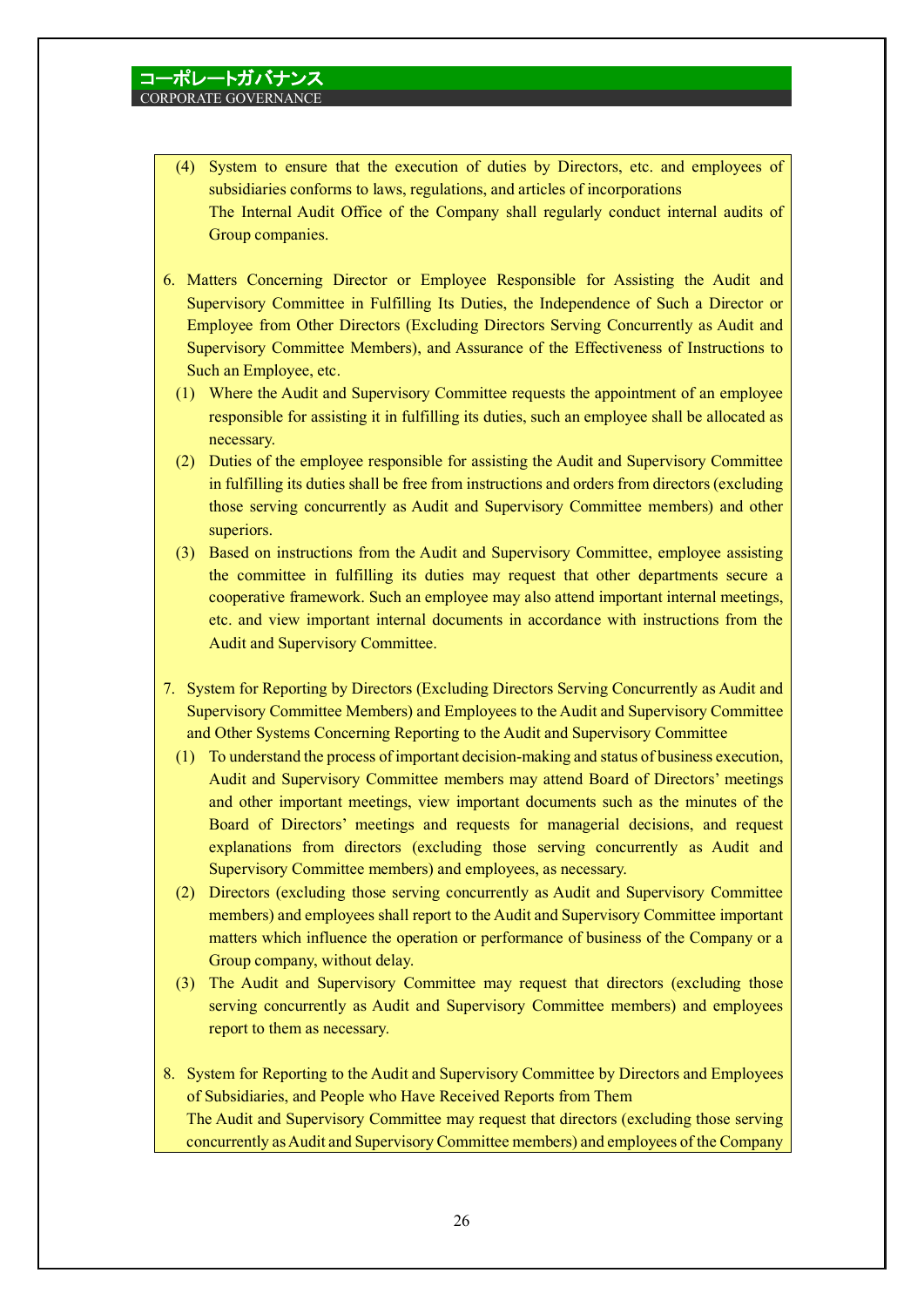member.

who have received reports from subsidiaries report to them. Where necessary, the Audit and Supervisory Committee may also request that directors and employees of subsidiaries report directly to them.

- 9. System to Ensure that a Person who Has Reported to the Audit and Supervisory Committee Will Not Be Unfavorably Treated Because of the Report A person who has reported to the Audit and Supervisory Committee shall not be treated unfavorably. The person shall be protected from any retaliatory or discriminatory acts that may result from the reporting.
- 10. Matters Concerning Policies Regarding Procedures for Prepayments or Reimbursement of Expenses Arising in Relation to the Execution of Duties by Audit and Supervisory Committee Members and Other Processing of Expenses or Obligations Arising in Relation to the Execution of Duties by Audit and Supervisory Committee Members Where an Audit and Supervisory Committee member requested the prepayment, reimbursement, etc. of expenses arising in relation to the execution of their duties, such expenses or obligations shall be processed promptly, except where they are deemed unnecessary for the execution of duties by the said Audit and Supervisory Committee
- 11. Other Systems to Ensure Effective Auditing by the Audit and Supervisory Committee
	- (1) Audit and Supervisory Committee members shall exchange opinions with the representative director and president on a regular basis to deepen mutual understanding of important issues, etc. regarding audits.
	- (2) Audit and Supervisory Committee members may collect information from directors (excluding those serving concurrently as Audit and Supervisory Committee members) and employees as necessary.
	- (3) Audit and Supervisory Committee members shall exchange information with accounting auditors and the Internal Audit Office and may request reports from them as necessary.
	- (4) Audit and Supervisory Committee members shall work with each other to enable formation of opinions as the Audit and Supervisory Committee.
- 12. System to Ensure the Reliability of Financial Reporting
	- (1) To ensure the reliability of financial reporting, the Company shall strengthen activities to control the overall company and each business process and establish a system for managing these activities, based on the Internal Control Rules.
	- (2) The Internal Audit Office shall evaluate internal controls related to financial reporting by following criteria for evaluating internal controls which are generally deemed fair and appropriate.
- 2. Basic Views on Eliminating Anti-Social Forces

The Company has established its Basic Policy on Anti-Social Forces to comply with laws and regulations, try to act with social conventions at all times, and prevent any relationship with anti-social forces that could be criticized socially.

As systems to eliminate the influence of anti-social forces, the Company has established Rules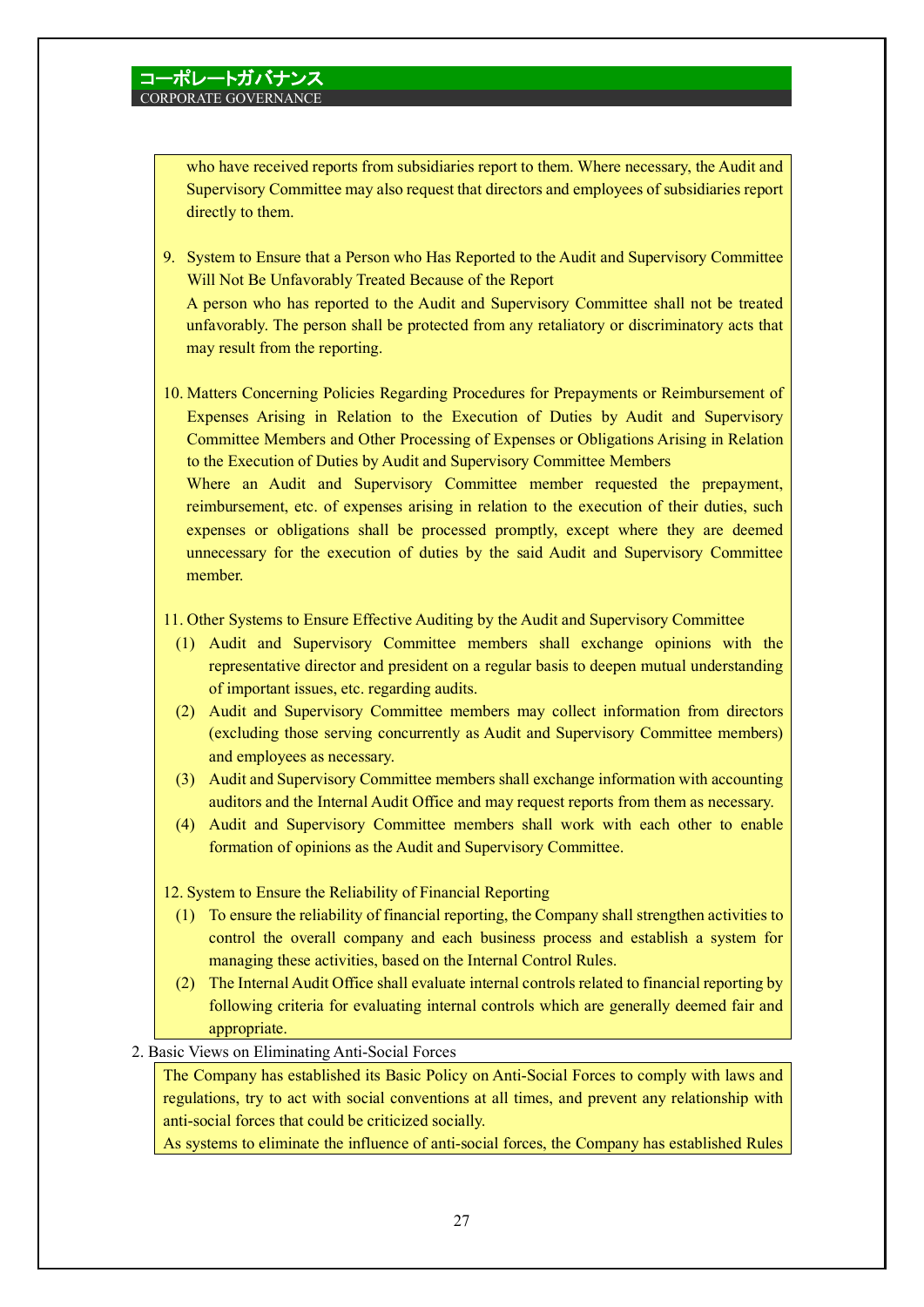for Measures to Address Anti-Social Forces and a Manual for Responding to Anti-Social Forces. The Administrative Division operates these rules and manual as the division in charge of them. Specifically, the Company has established a system, under which a business division intending to begin business transactions with a new client works with the Administrative Division to investigate rumors and other information about the new client through newspapers, the internet, and other sources before starting business transactions. In addition, basic contracts that the Company concludes with its business partners and the terms of use of each service provided by the Company include provisions regarding the elimination of anti-social forces, which enable agreements with business partners to be terminated if they are found to be anti-social forces.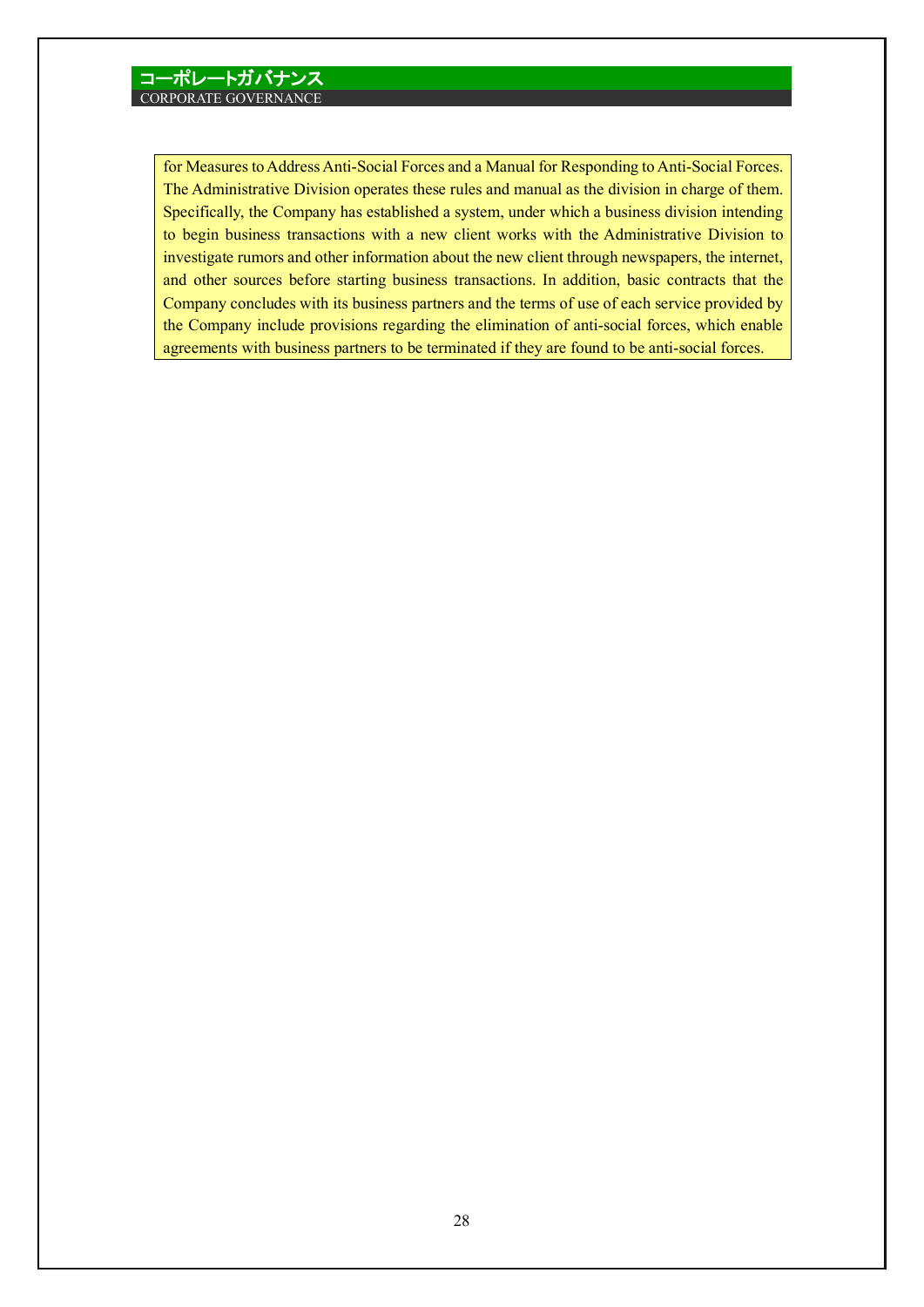## **V. Other**

-

1. Adoption of Anti-Takeover Measures

| <b>Adoption of Anti-Takeover Measures</b>                                                     | Not Adopted |  |
|-----------------------------------------------------------------------------------------------|-------------|--|
| Supplementary Explanation                                                                     |             |  |
| At present, the Company does not have any plan to introduce an anti-take over measure. In the |             |  |
| future, however, such a measure may become an issue to be considered.                         |             |  |

2. Other Matters Concerning to Corporate Governance System

Corporate Governance System (Diagram)